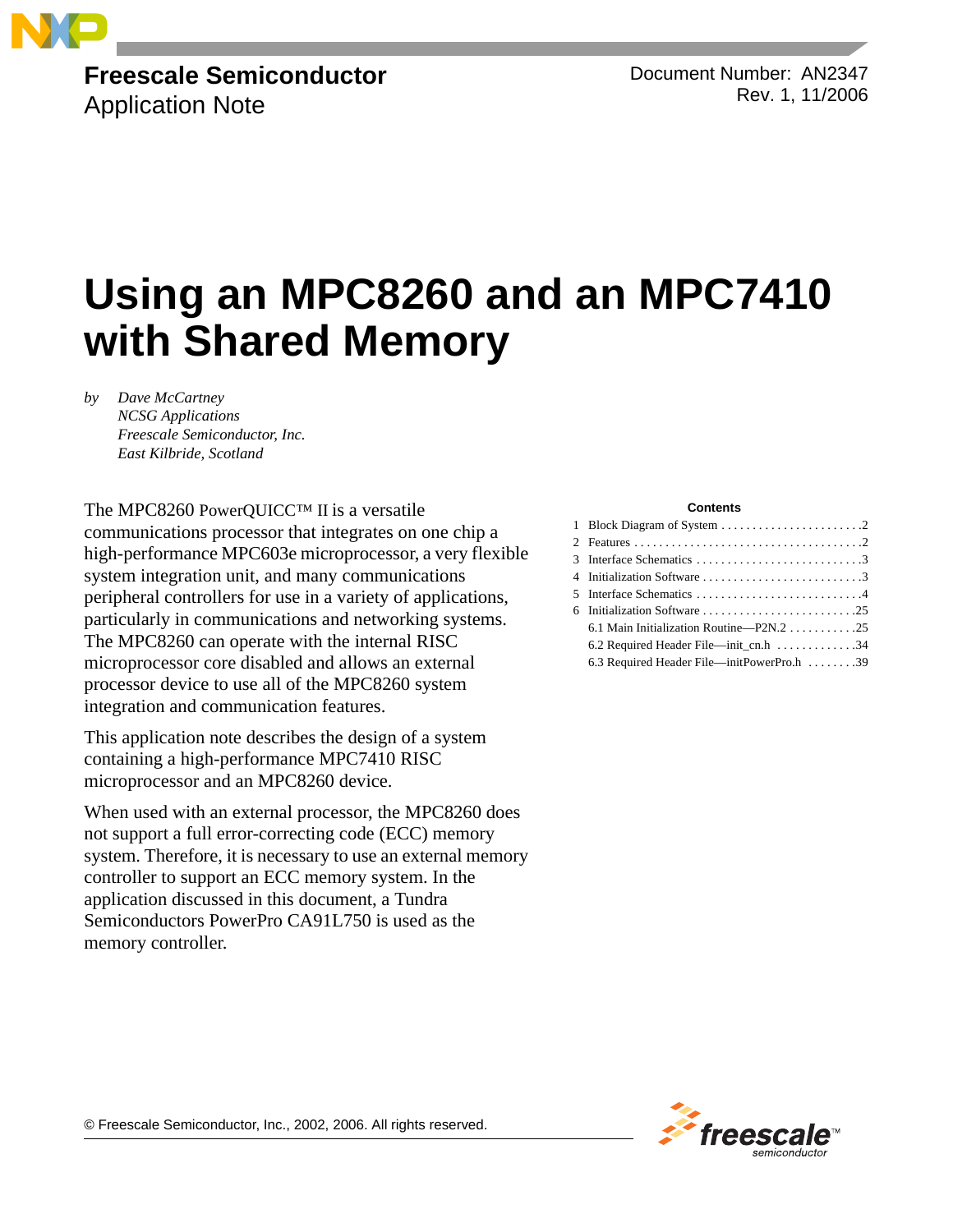

**Block Diagram of System**

## **1 Block Diagram of System**

[Figure 1](#page-1-0) shows a block diagram of the main components in the system, which consist of the MPC7410, the MPC8260, and the Tundra CA91L750 PowerPRO memory controller. These devices are connected on a standard 60x bus operating at 83 MHz. The PowerPRO arbitrates control of the bus between the MPC7410 and the MPC8260 CPM.



**Figure 1. System Block Diagram**

## <span id="page-1-0"></span>**2 Features**

The key features of the three main devices in the application are as follows:

- MPC7410:
	- High performance, superscaler microprocessor
	- Eight independent execution units and three register files
	- Rename buffers
	- Completion UIT
	- Separate on-chip L1 instruction and data caches (Harvard architecture)
	- Level 2 (L2) cache interface
	- Separate memory management units (MMUs) for instructions and data
	- Efficient data flow
	- Multiprocessing support features
	- Power and thermal management
	- Performance monitor can be used to help debug system designs and improve software efficiency
	- In-system testability and debugging features through JTAG boundary-scan capability
- MPC8260
	- G2 dual-issue integer core—disabled in this application
	- Lower power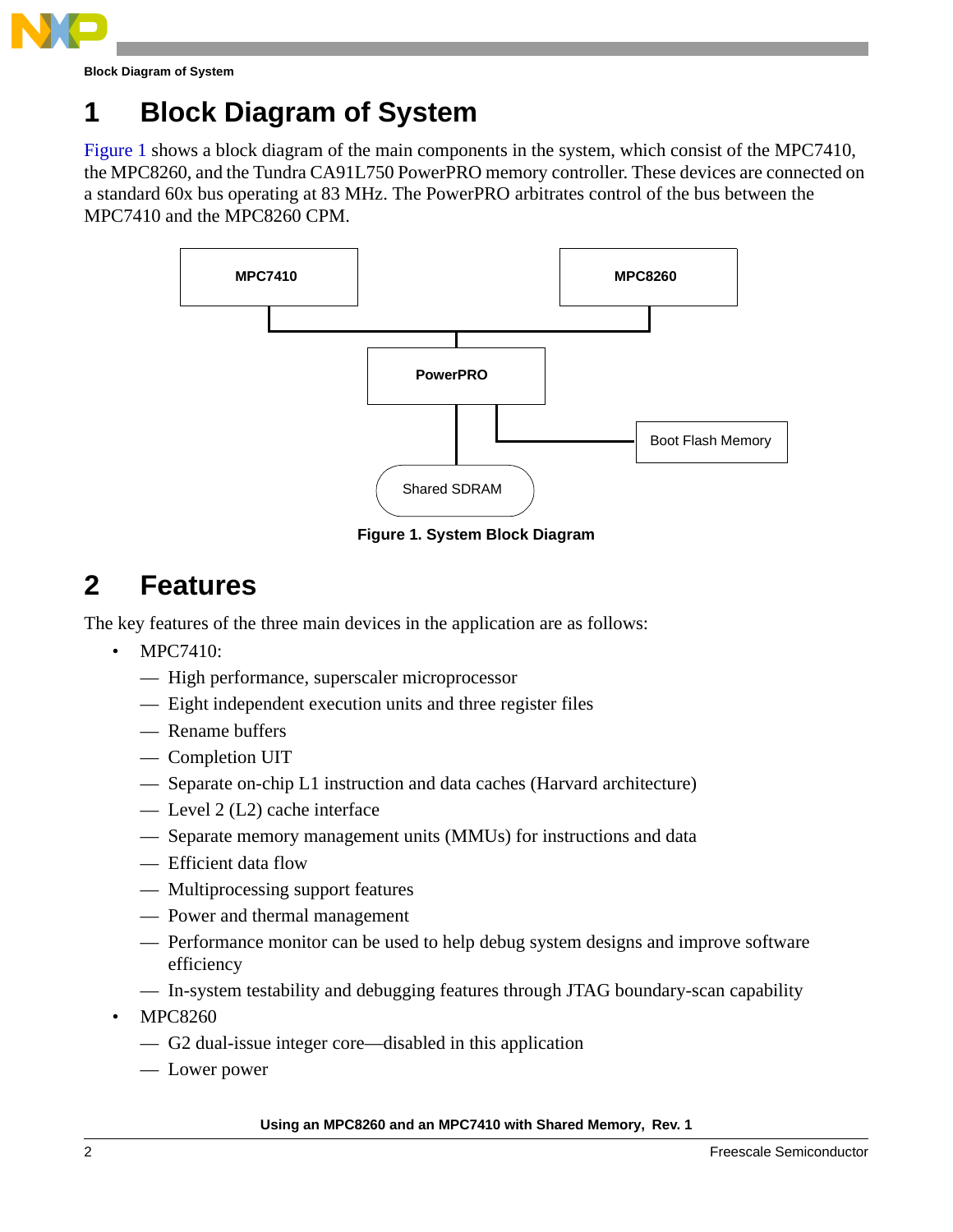

- Separate power supply for internal logic and for I/O logic
- Separate PLLs for G2core and for CPM
- 64-bit data and 32-bit address 60x bus
- 32-bit data and 18-bit address local bus
- System interface unit (SIU)
- Twelve-bank memory controller
- Communications processor module (CPM)
- Tundra PowerPRO (CA91L750)
	- Processor interface
	- SDRAM interface
	- Flash/ROM memory interface
	- Two high-speed UARTs
	- $-$  I<sup>2</sup>C interface
	- Programmable general purpose timer
	- System watchdog timer
	- 32 channel interrupt controller
	- 50 general-purpose I/O pins multiplexed with other functions
	- JTAG support for board-level testing

## **3 Interface Schematics**

A full set of schematics is provided in [Section 5, "Interface Schematics.](#page-3-1) [Figure 2](#page-3-0) shows a top-level interconnect of the major system components. Three top-level following schematics show the functional blocks of each major component—[Figure 3](#page-4-0) shows the MPC8260, [Figure 4](#page-5-0) shows the MPC7410, and [Figure 5](#page-6-0) shows the Tundra PowerPRO CA91L750. [Figure 6](#page-7-0) shows the shared SDRAM that is controlled by the Tundra device, and [Figure 7](#page-8-0) shows the boot flash memory. Subsequent figures show the detailed interconnection to each functional block.

## <span id="page-2-0"></span>**4 Initialization Software**

A complete listing of the initialization code and required header files is provided in [Section 4,](#page-2-0)  ["Initialization Software](#page-2-0)." This code should be held in the boot flash memory device and provides all the initialization for both the PowerPRO and the MPC7410 and MPC8260 devices. The MPC8260 is configured in hardware as a configuration slave.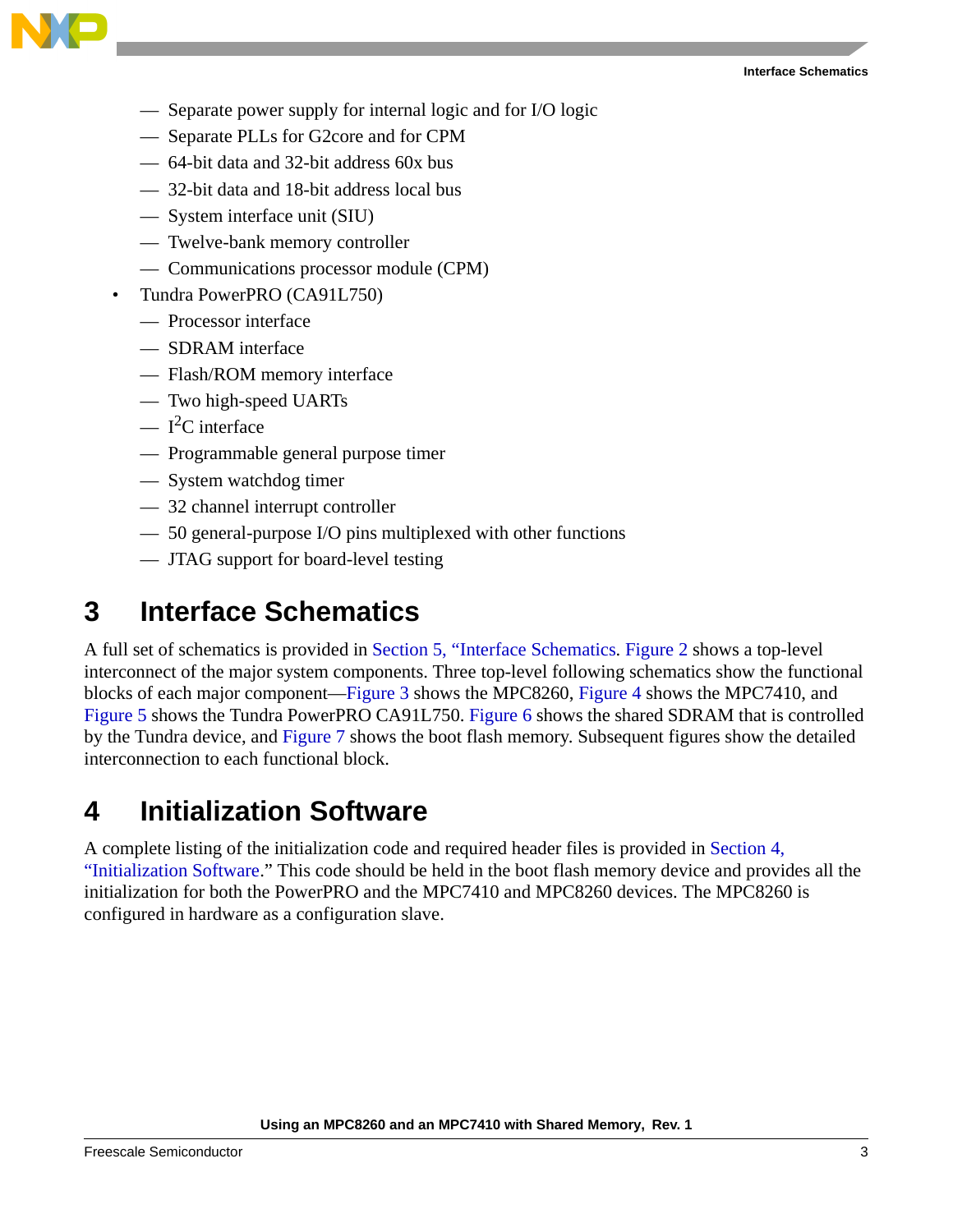

## <span id="page-3-1"></span>**5 Interface Schematics**

<span id="page-3-0"></span>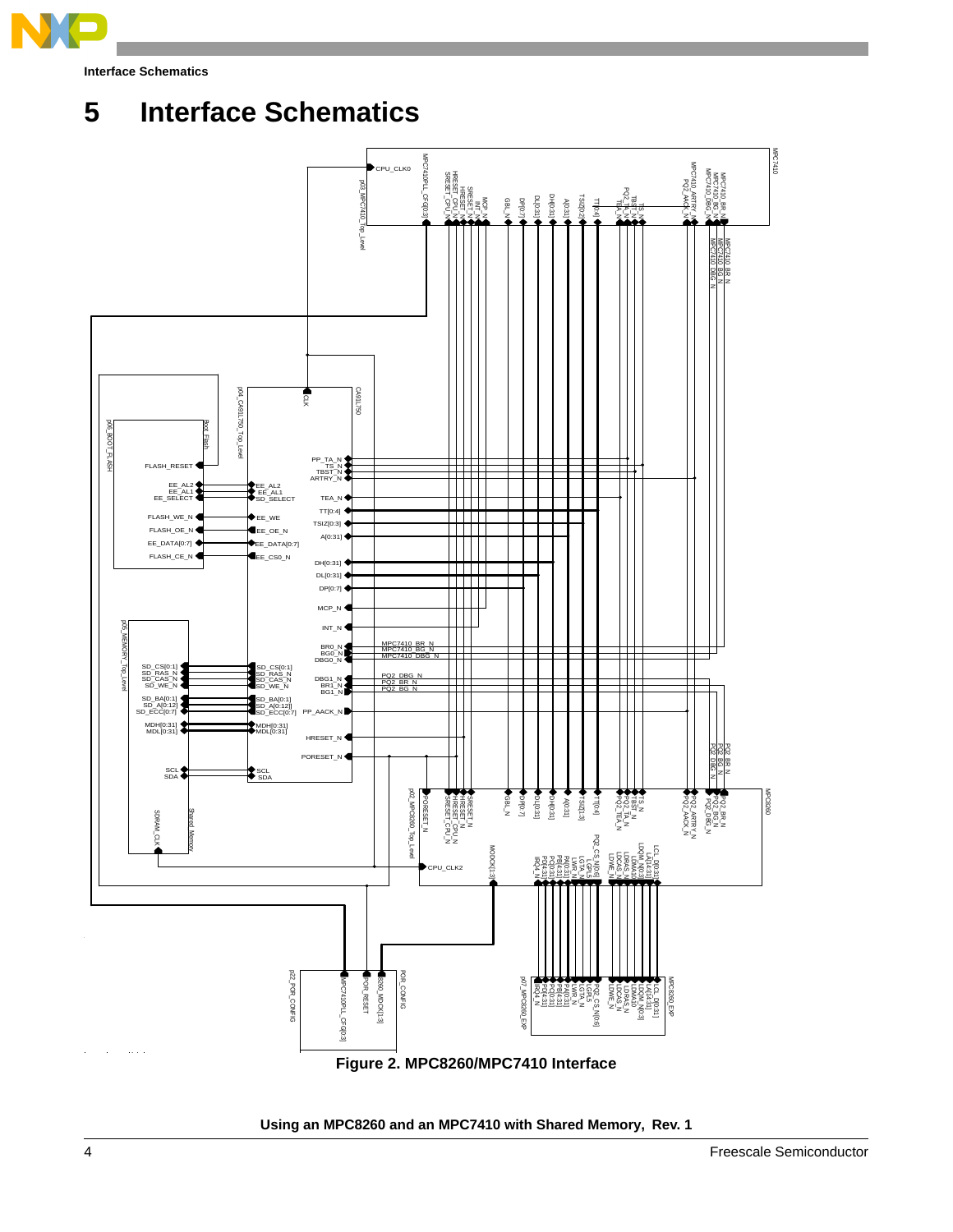



<span id="page-4-0"></span>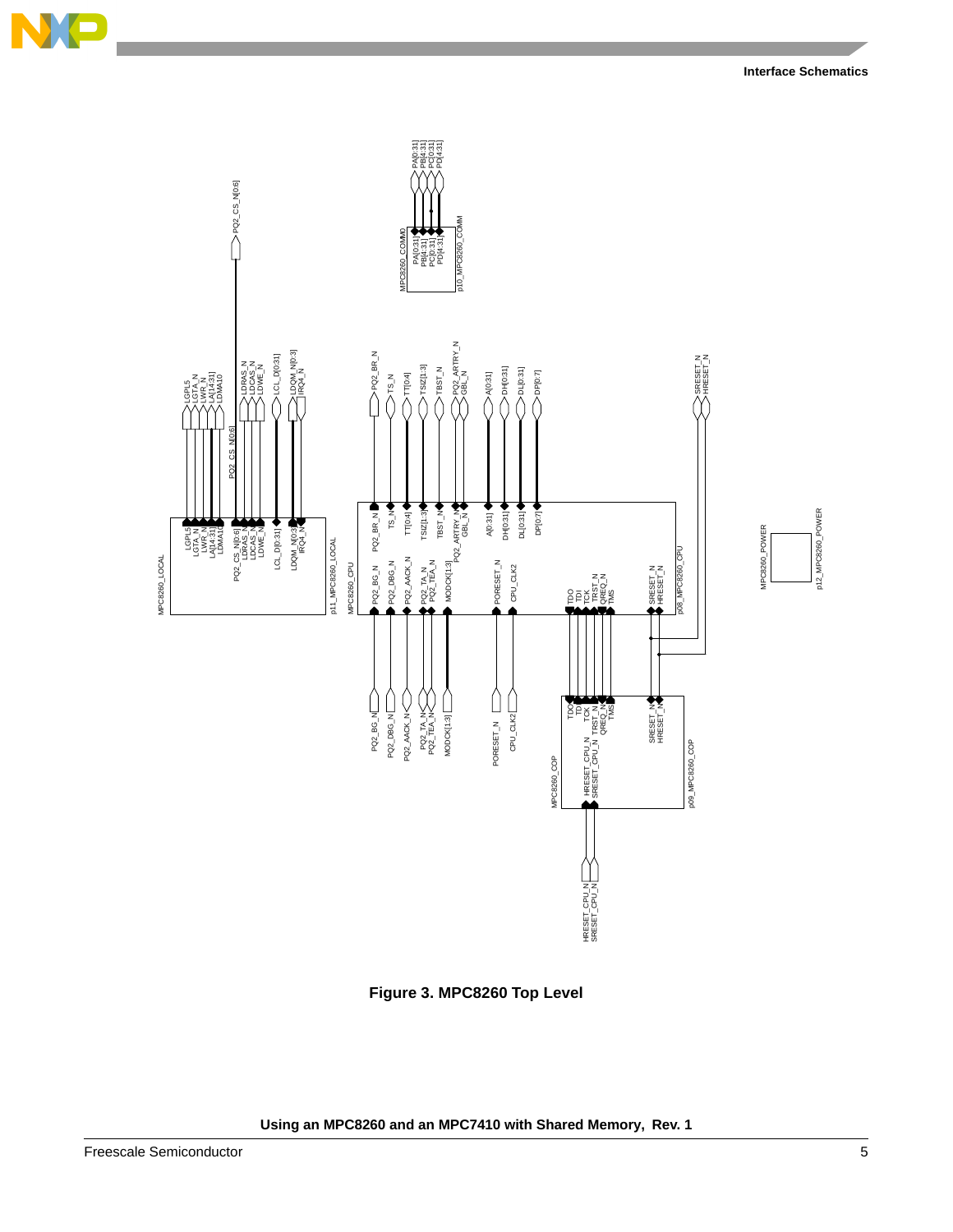

<span id="page-5-0"></span>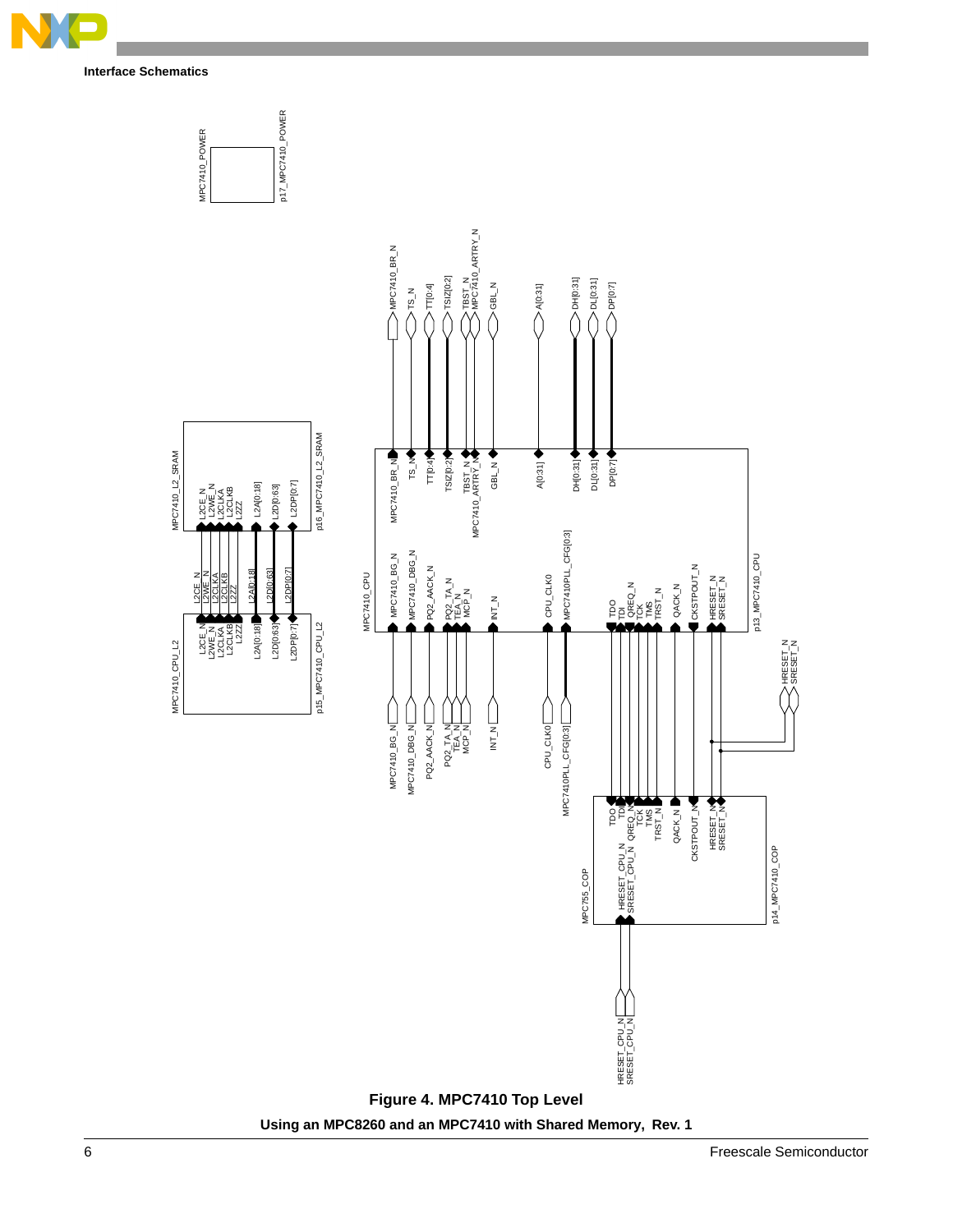

<span id="page-6-0"></span>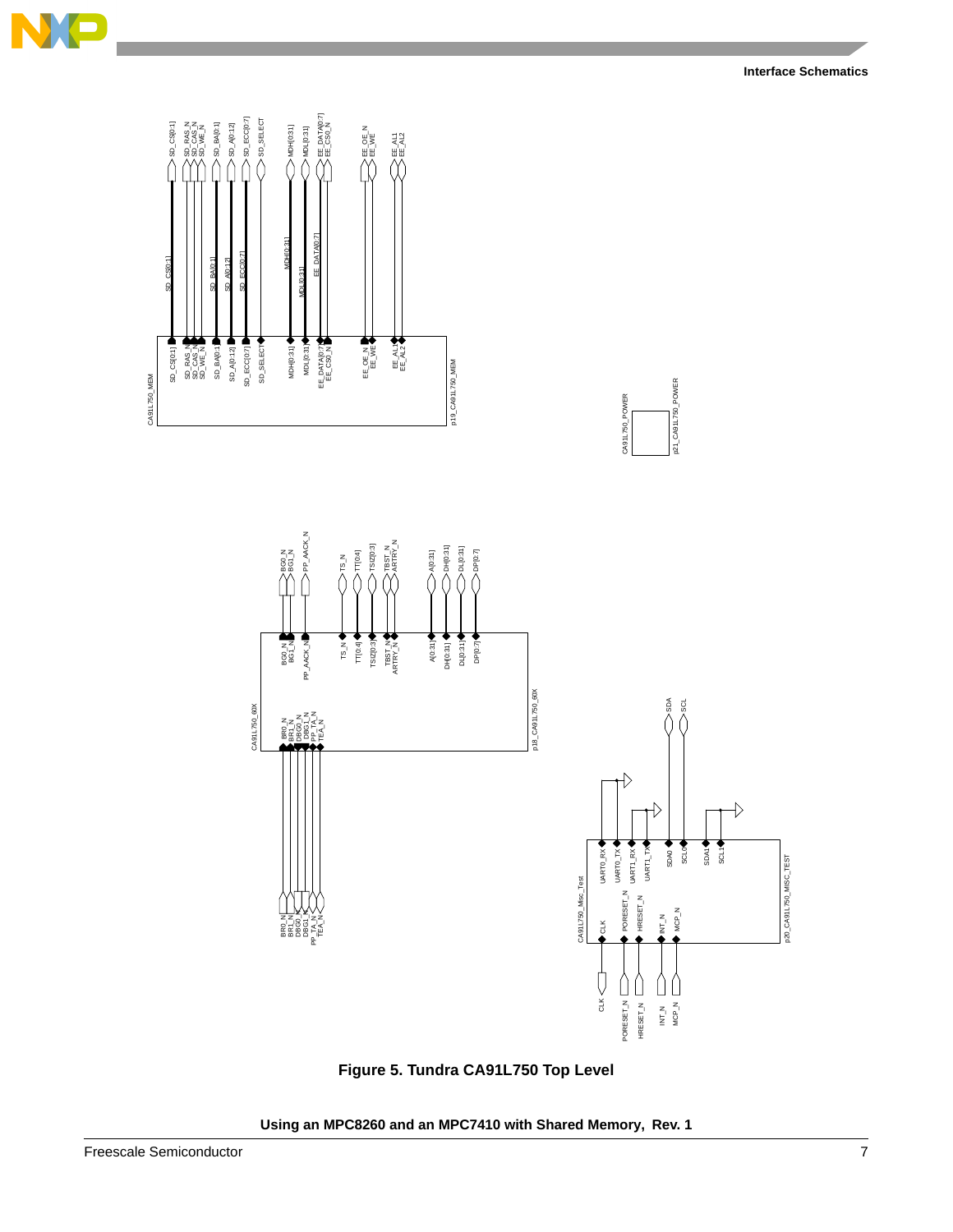



<span id="page-7-0"></span>**Figure 6. Shared Memory**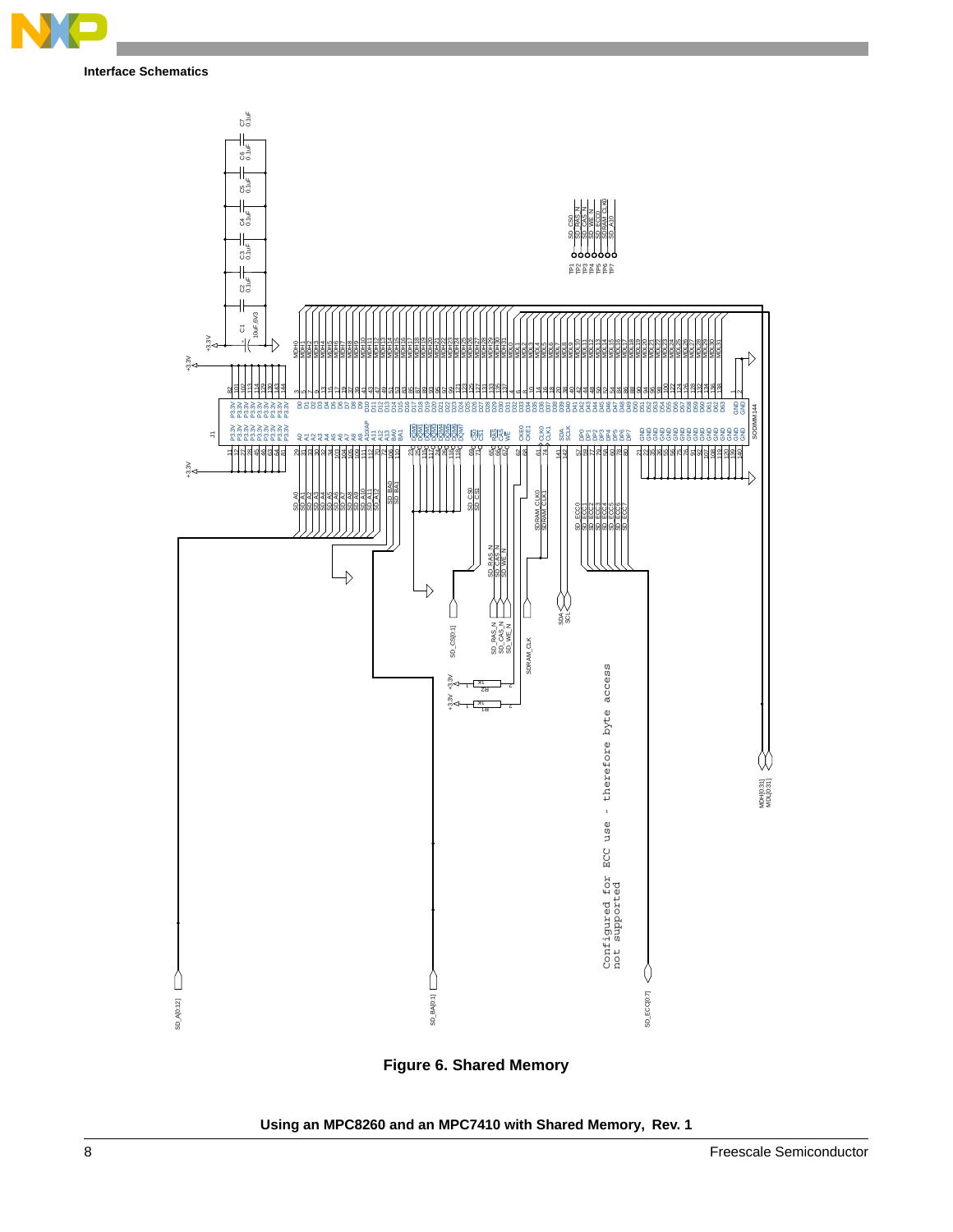

<span id="page-8-0"></span>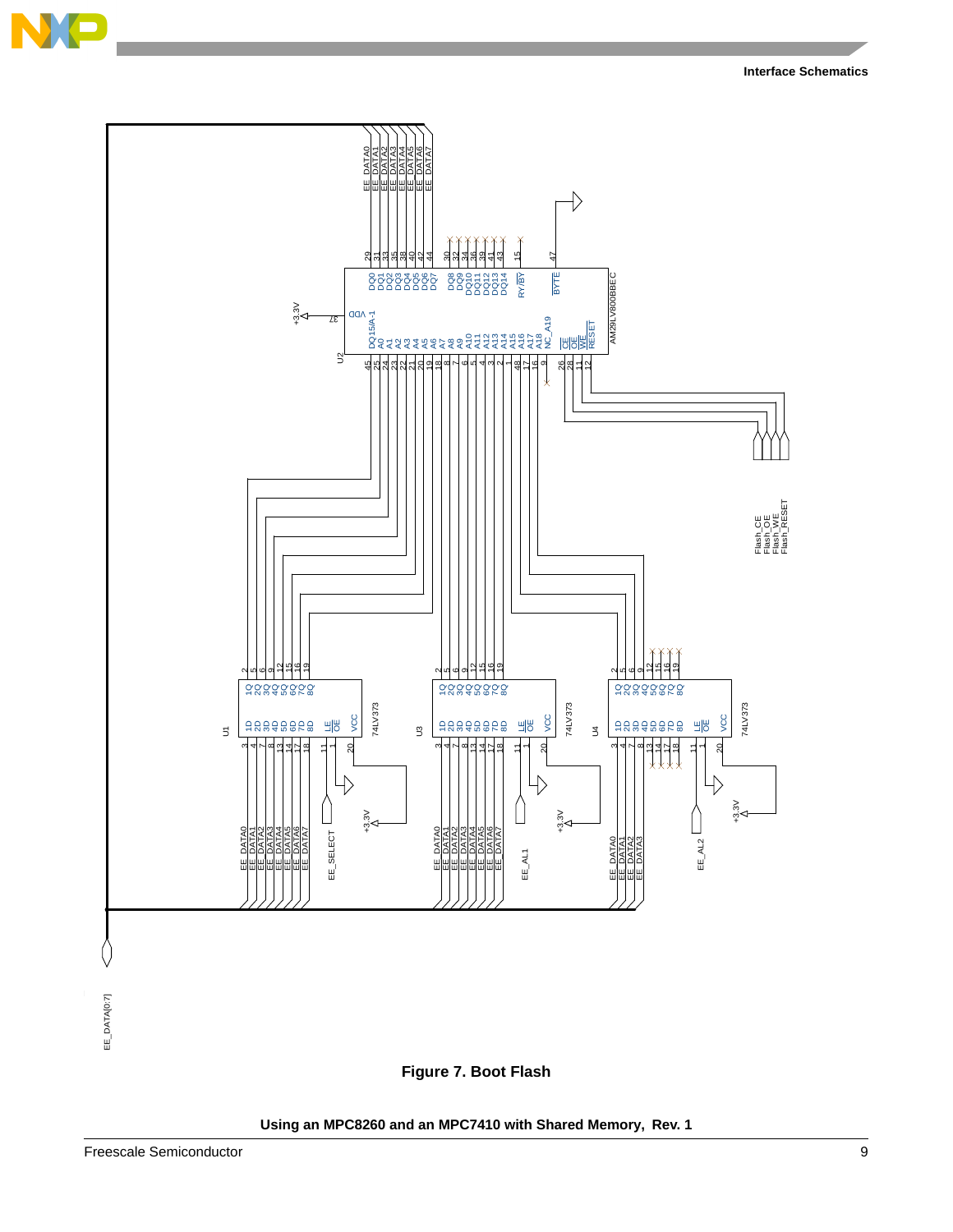

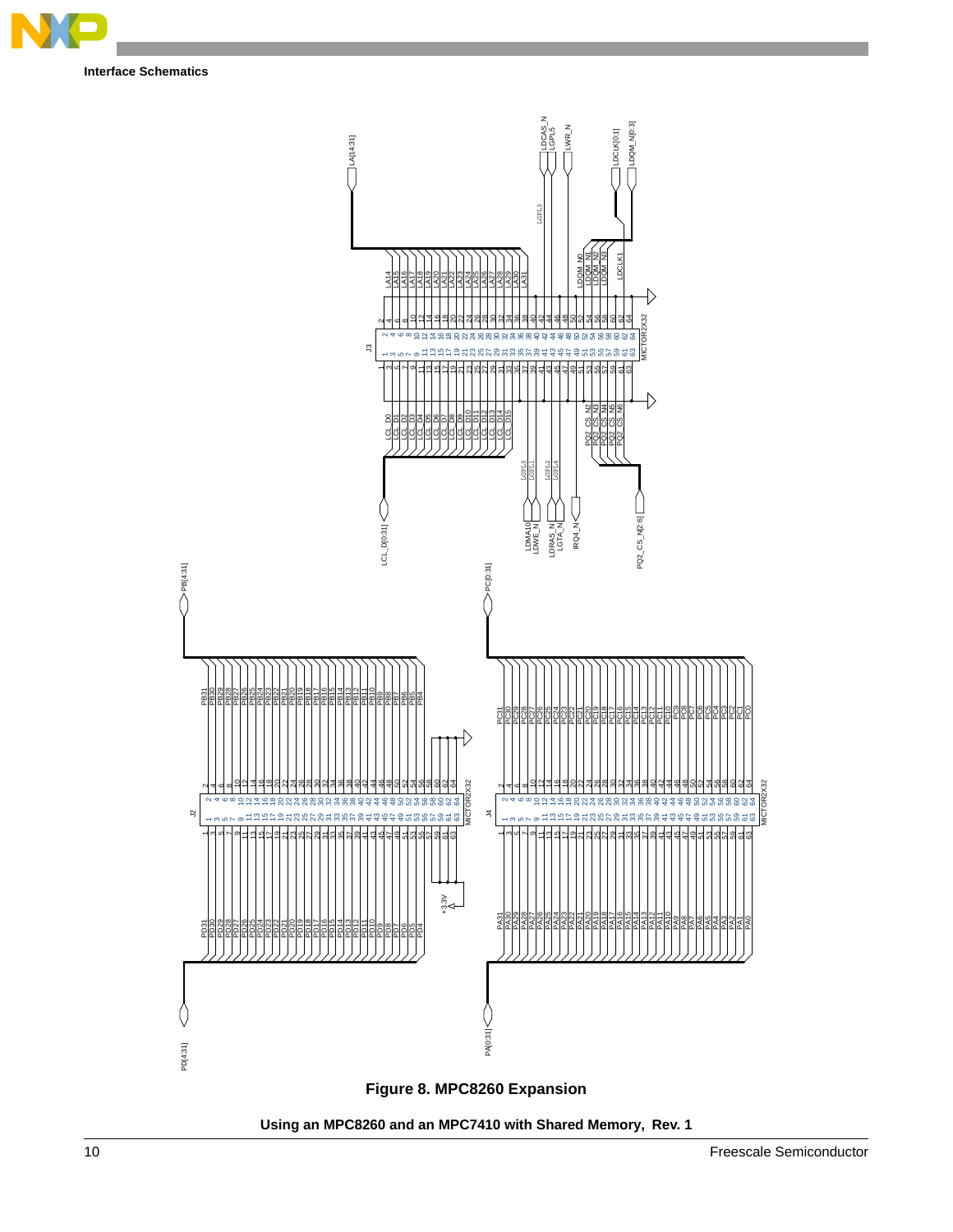

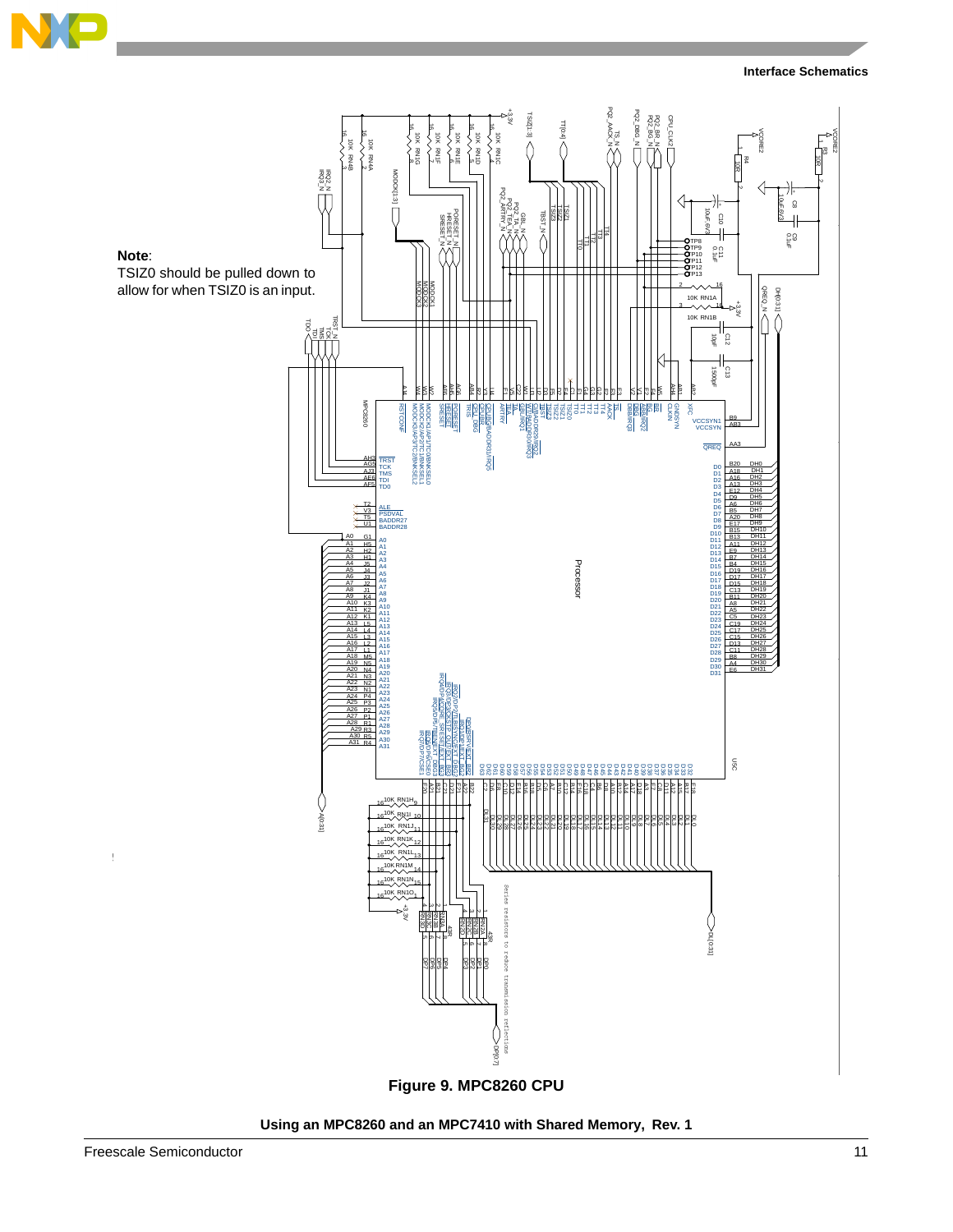

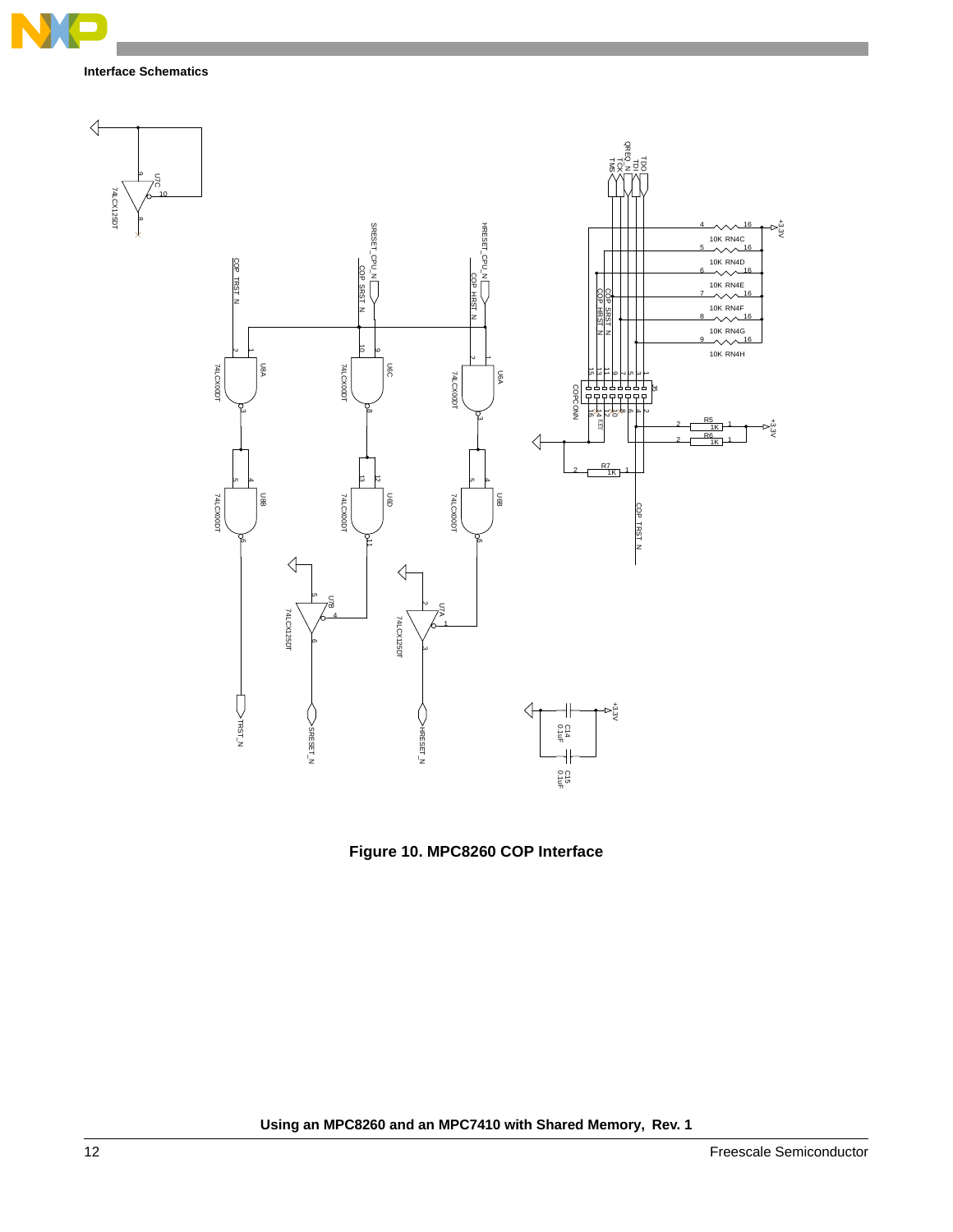

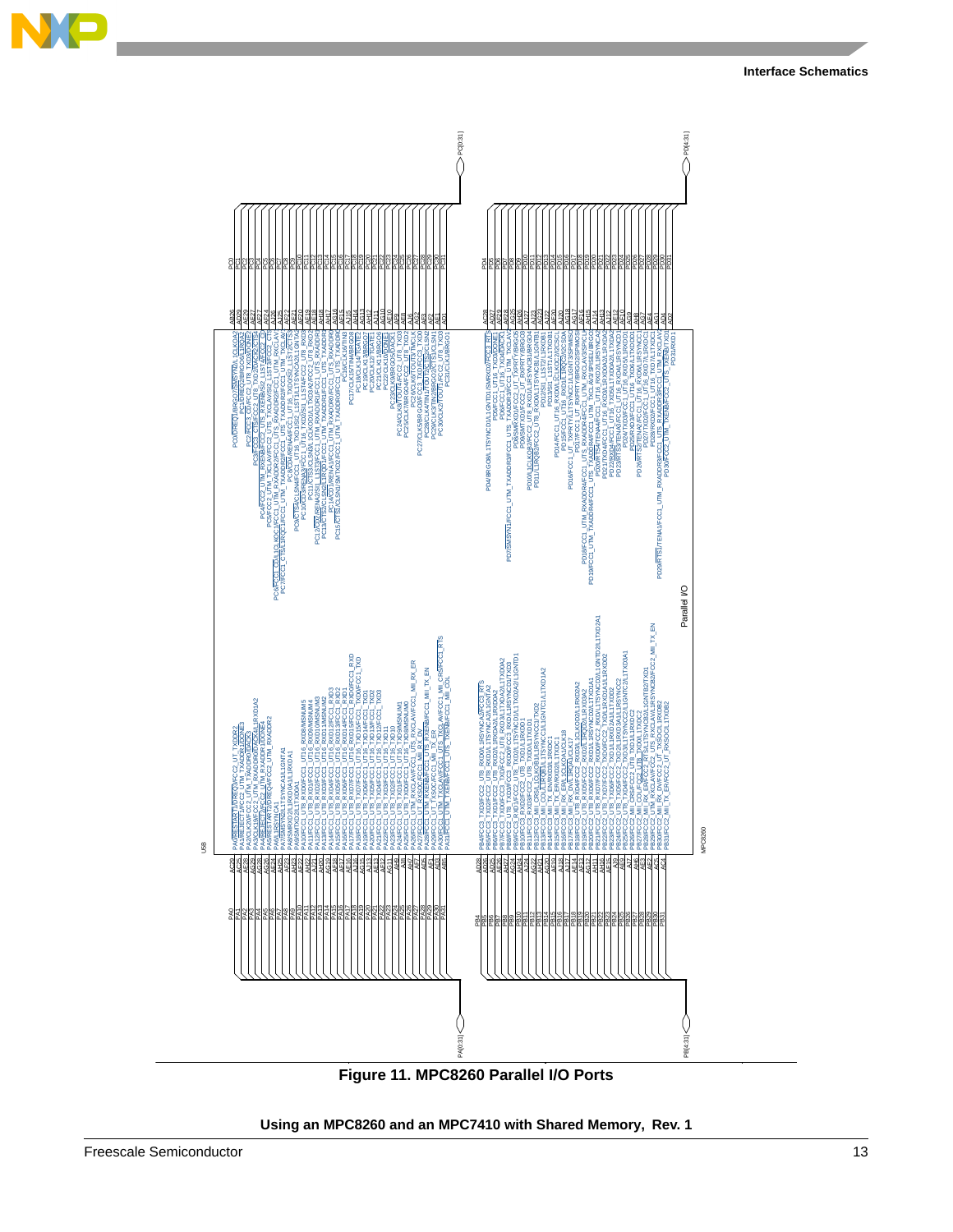



**Figure 12. MPC8260 Local Memory**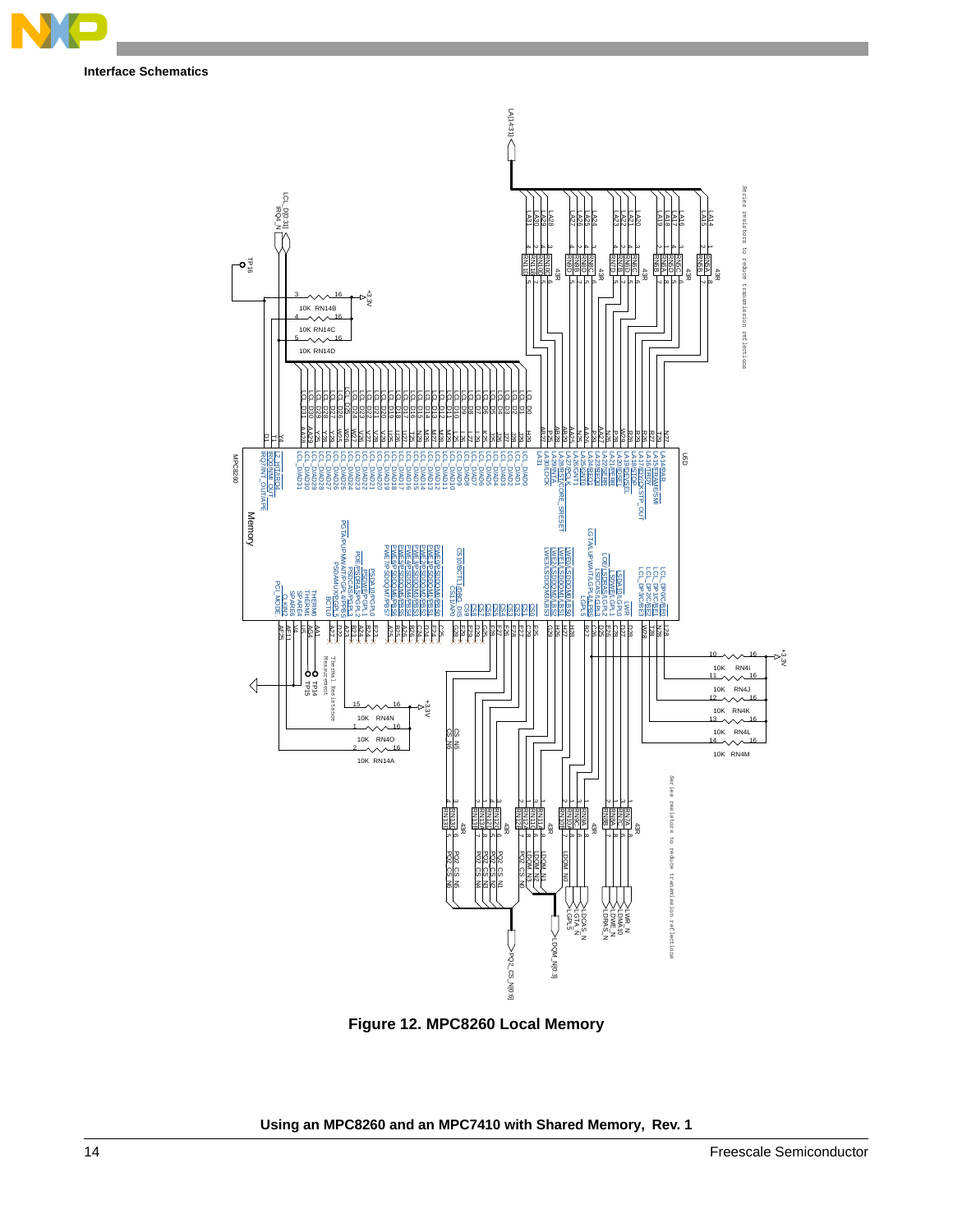

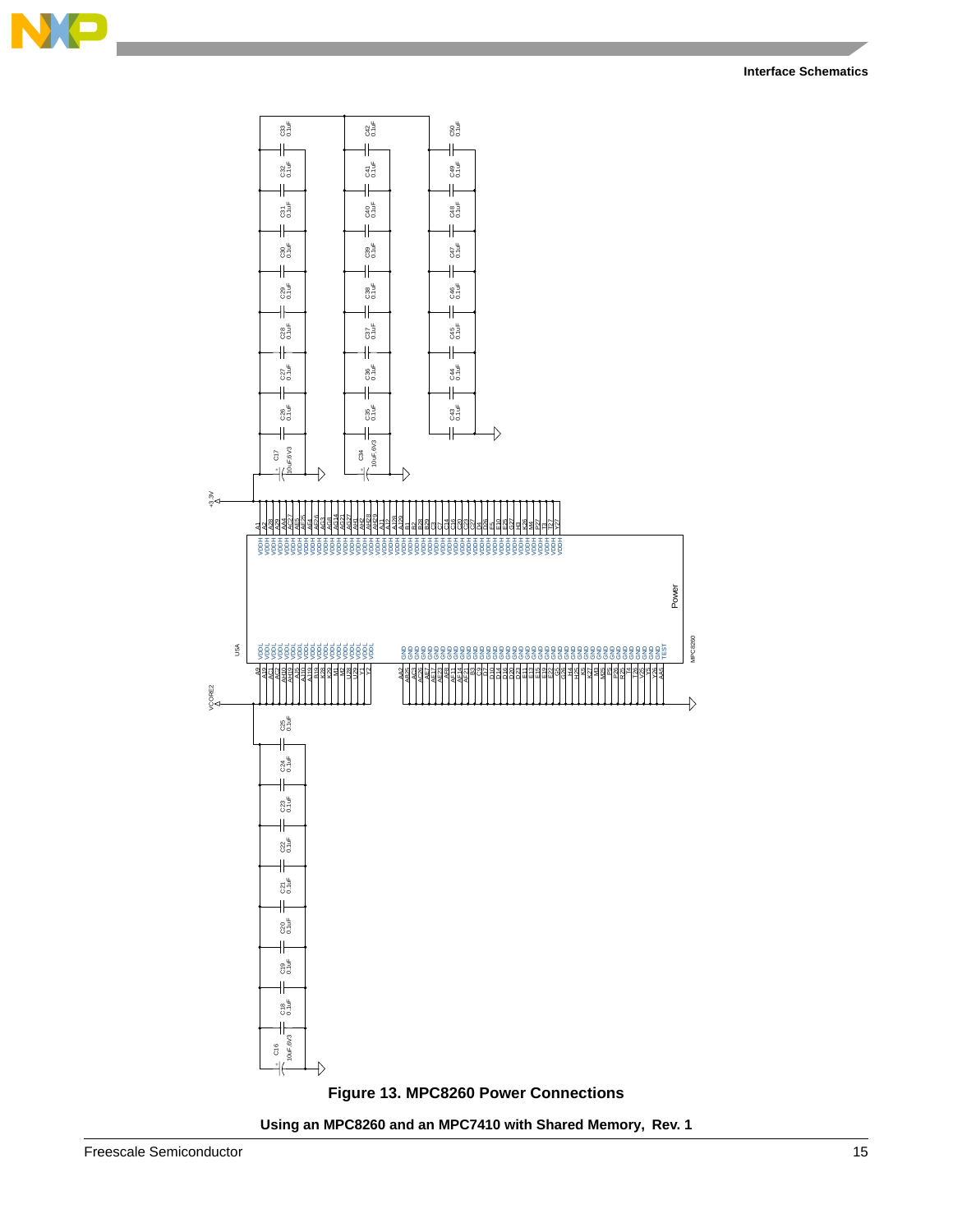



**Using an MPC8260 and an MPC7410 with Shared Memory, Rev. 1**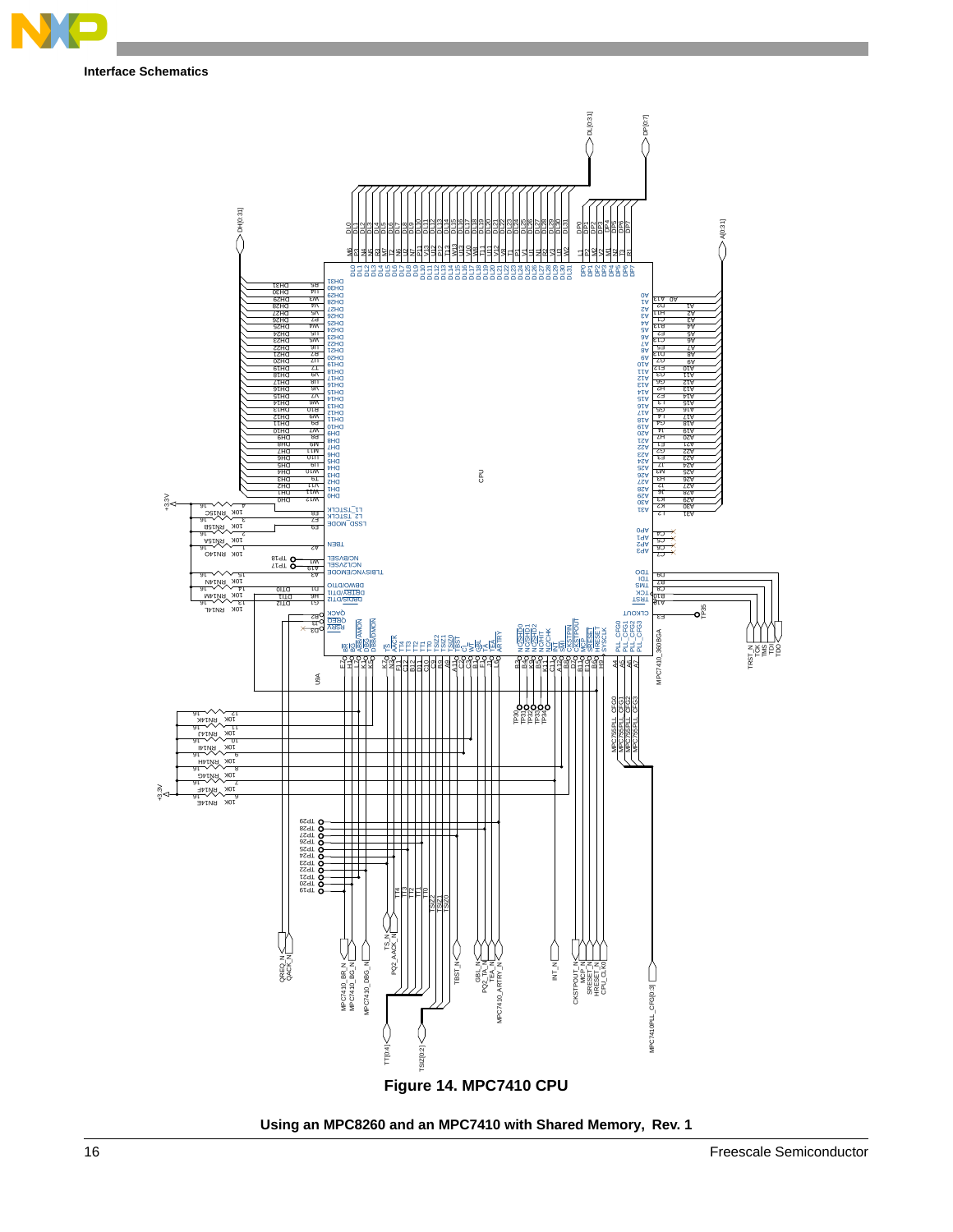

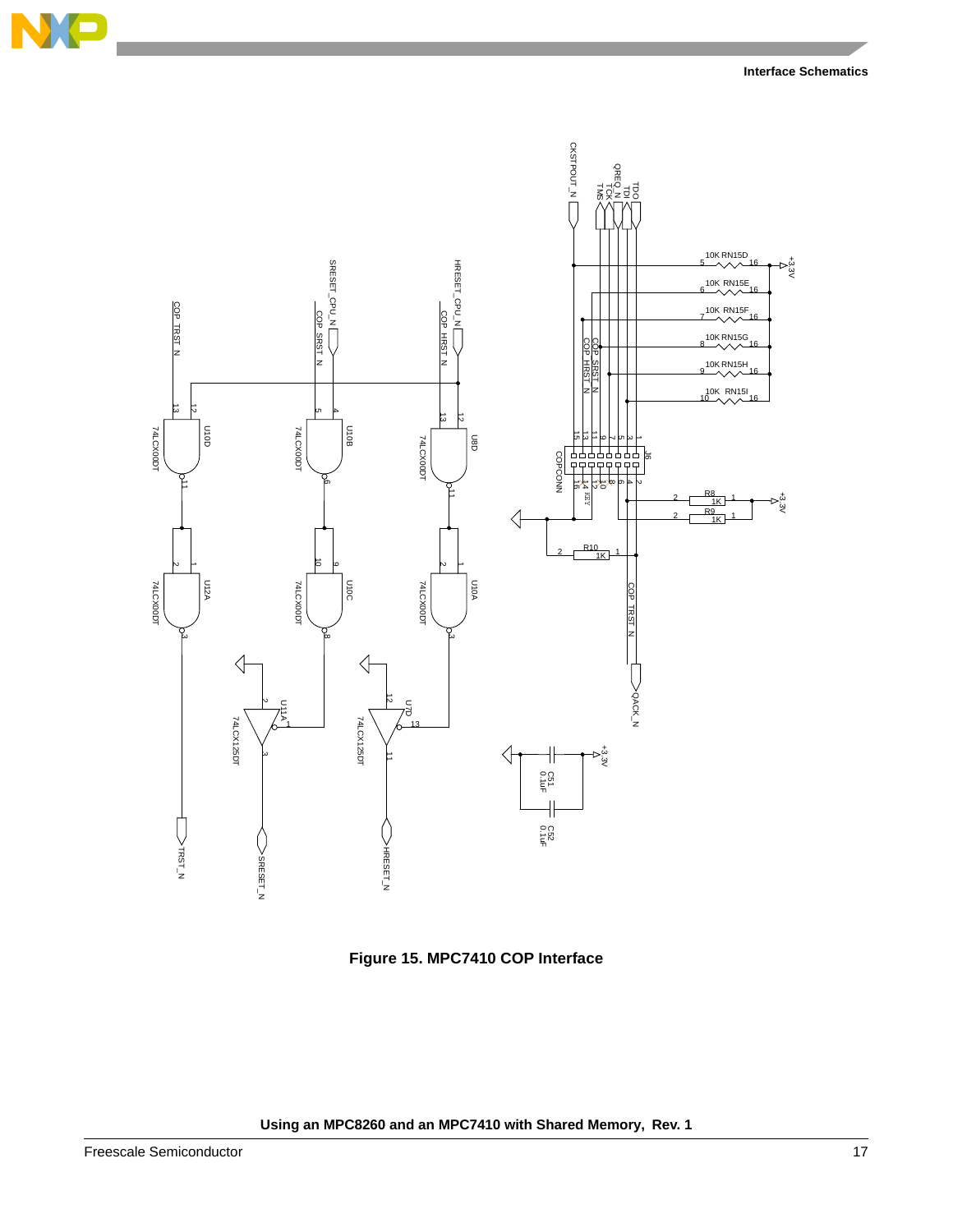



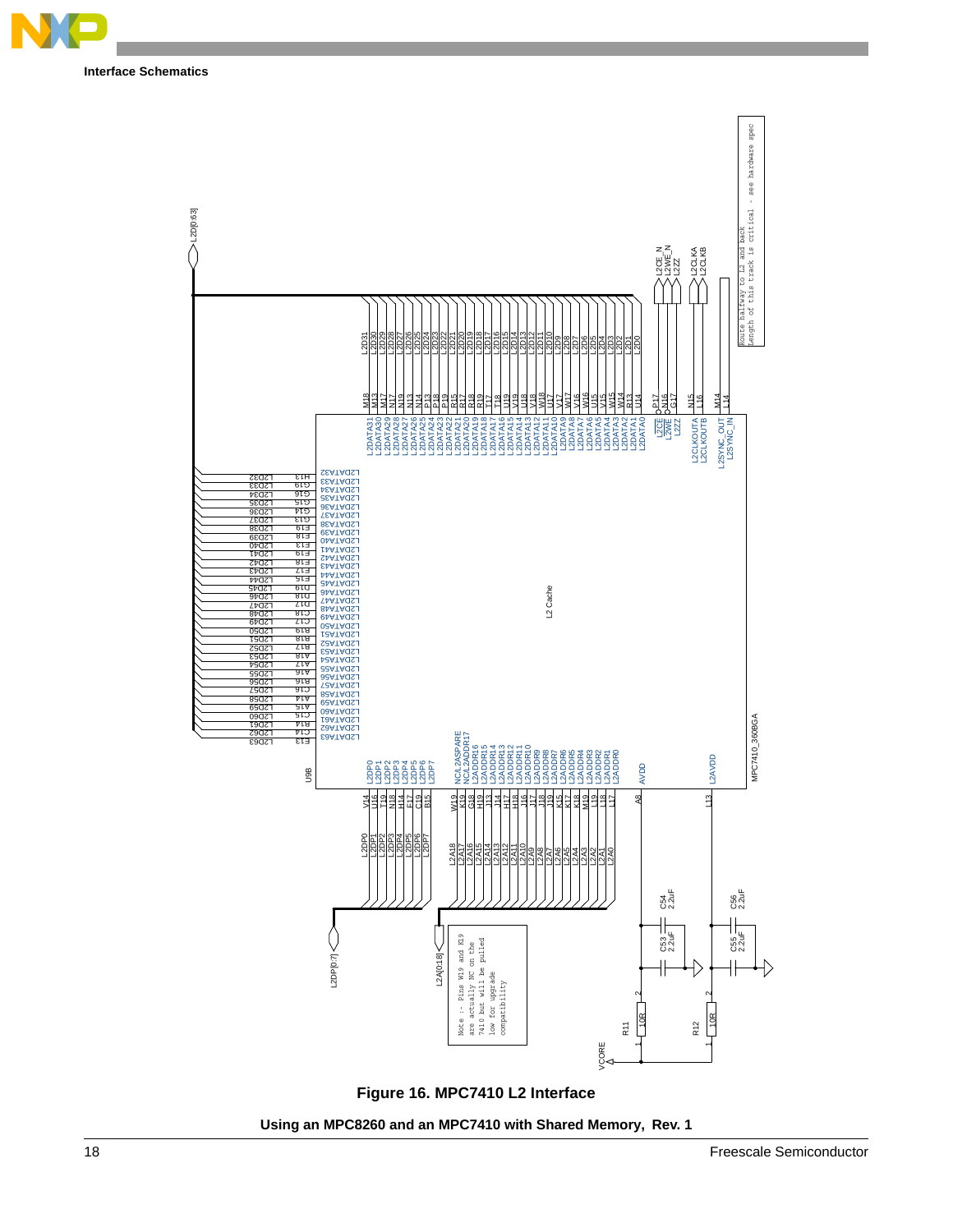

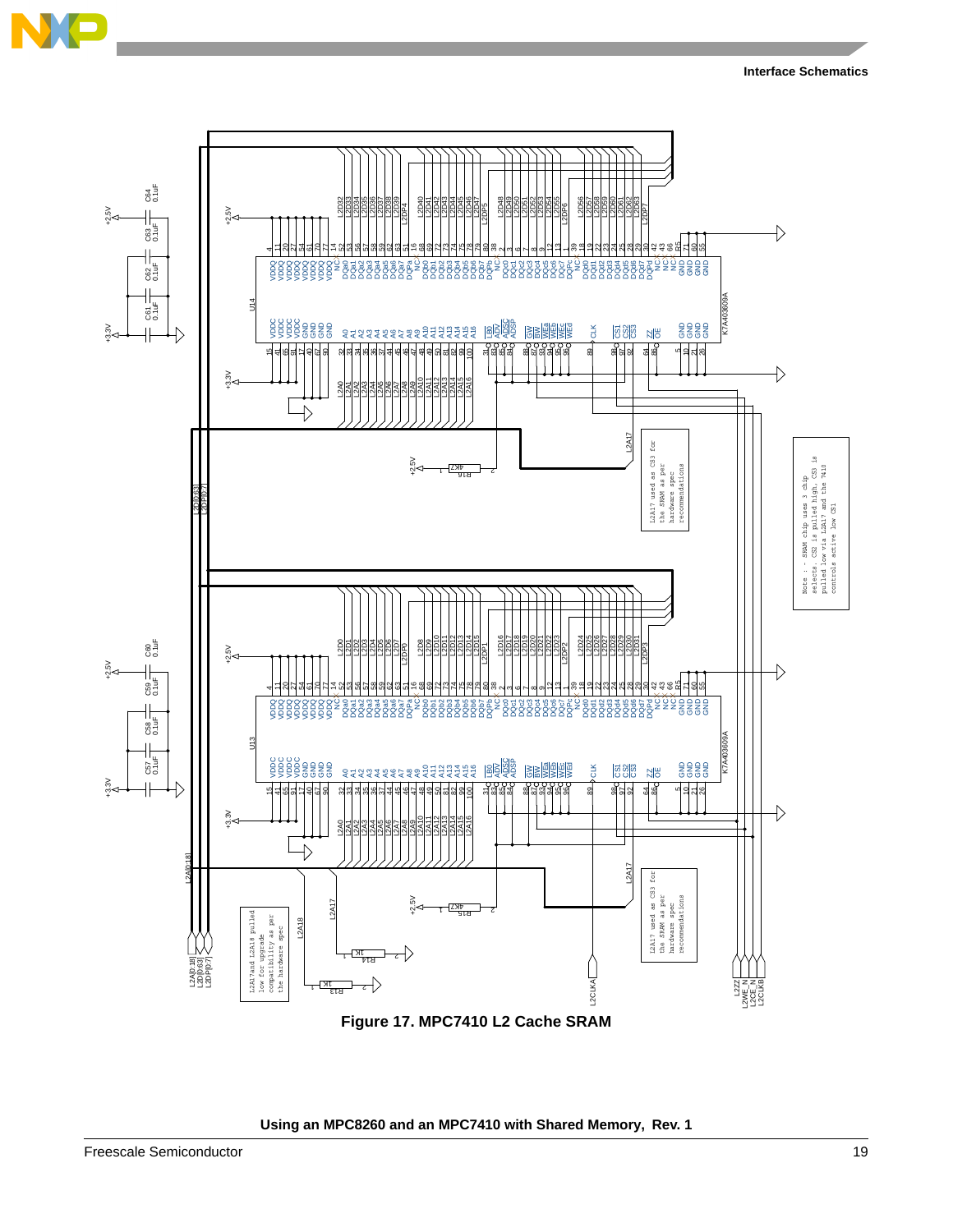





**Figure 18. MPC7410 Power Connections**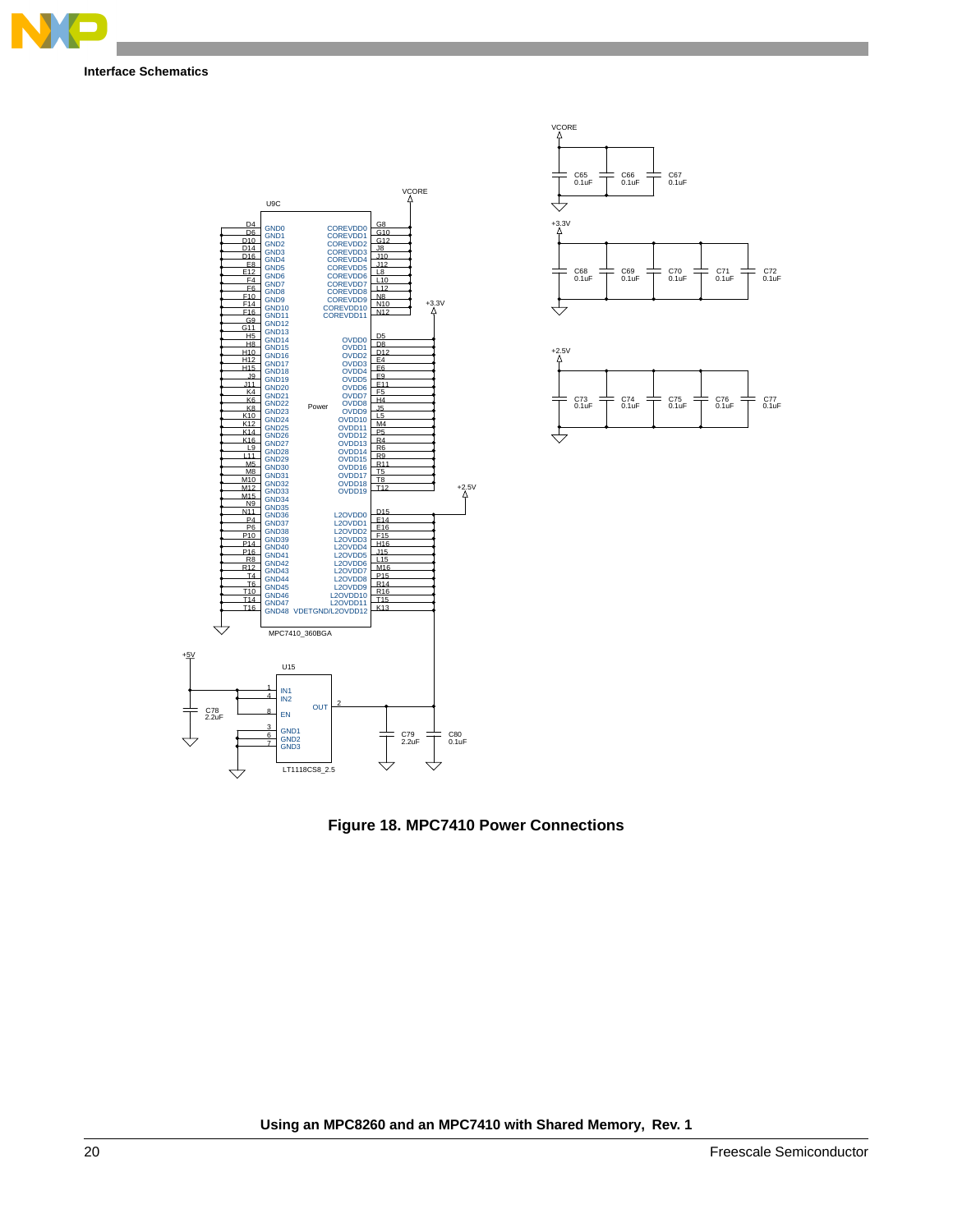



**Figure 19. Tundra CA91L750 60x Bus Interface**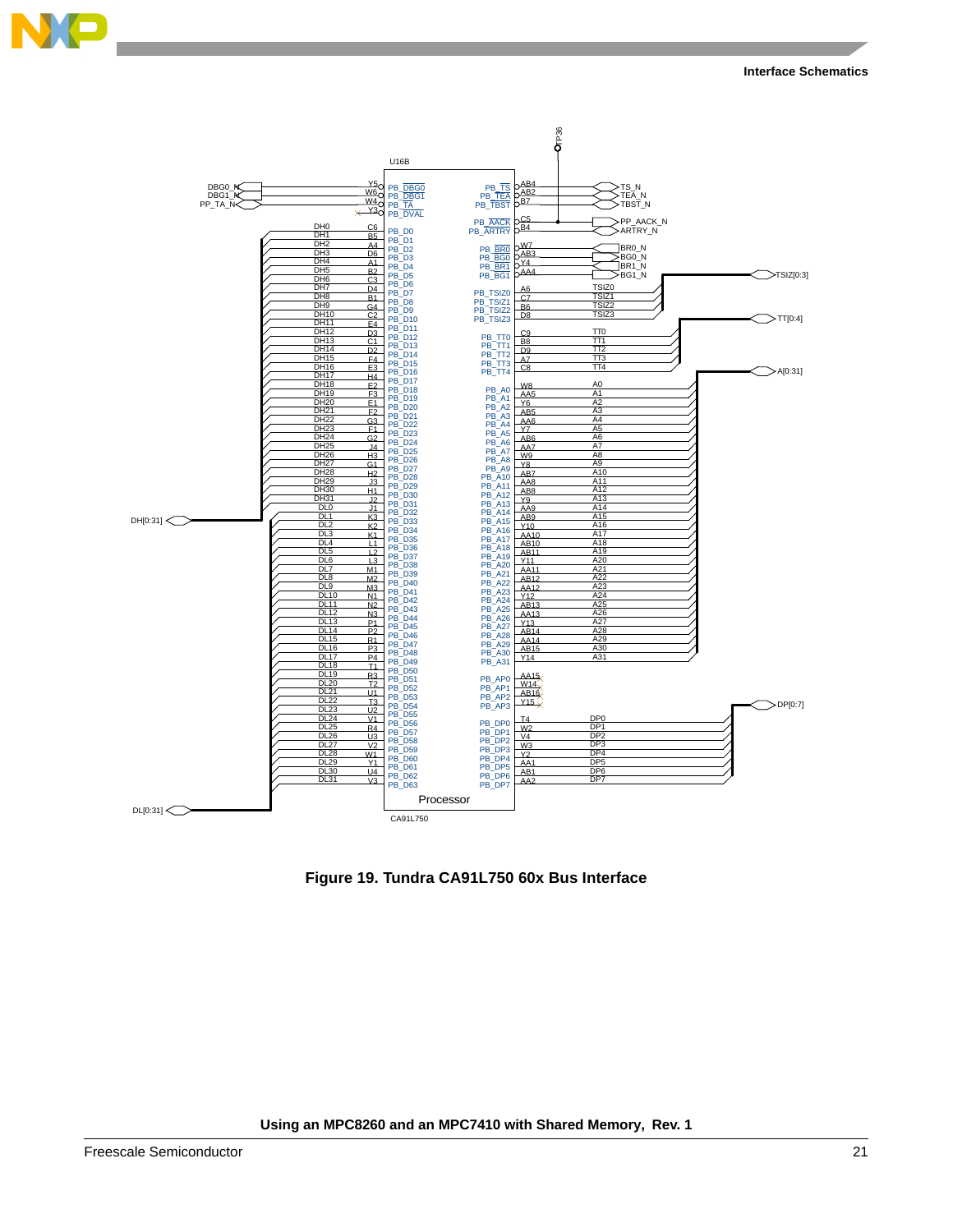

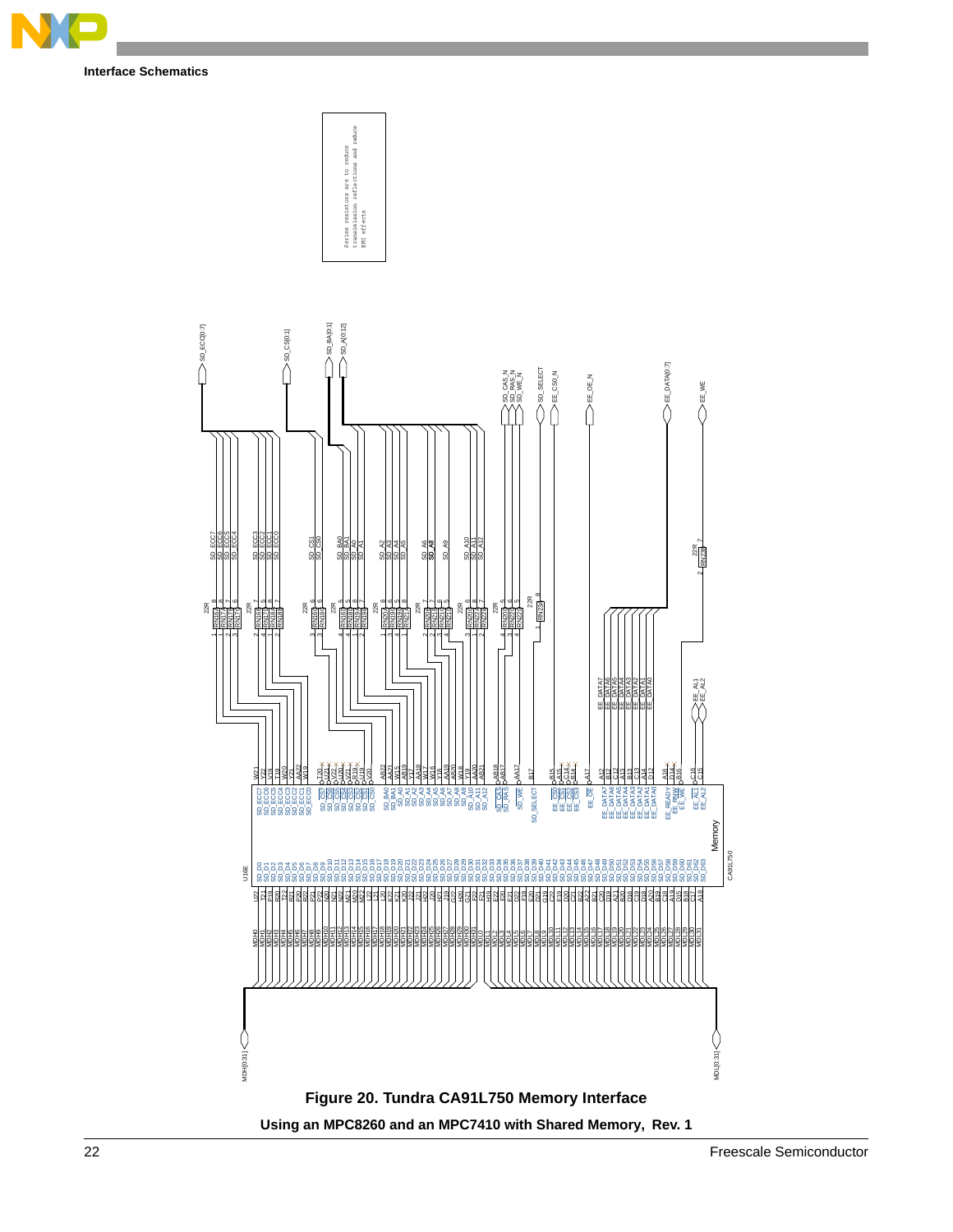



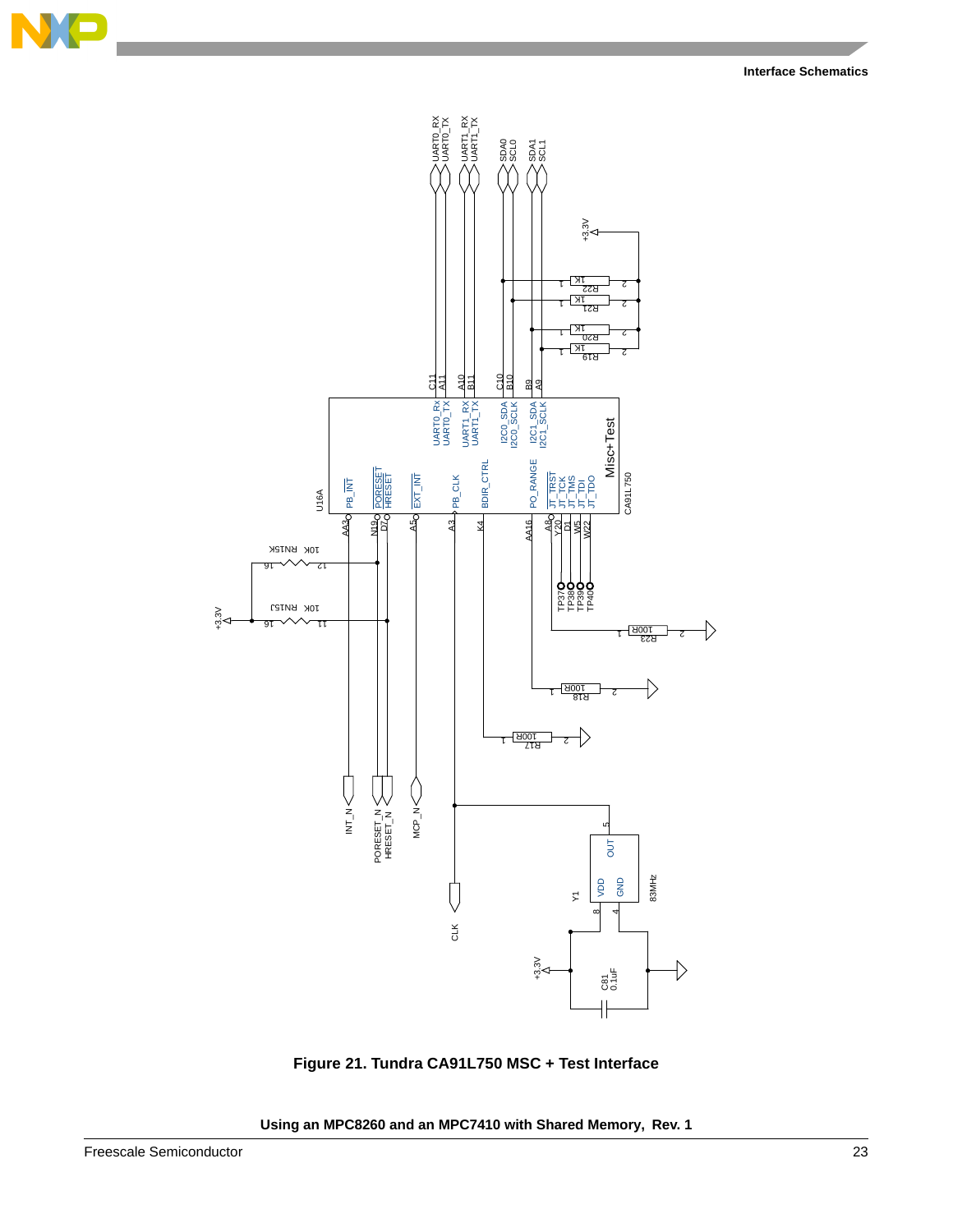



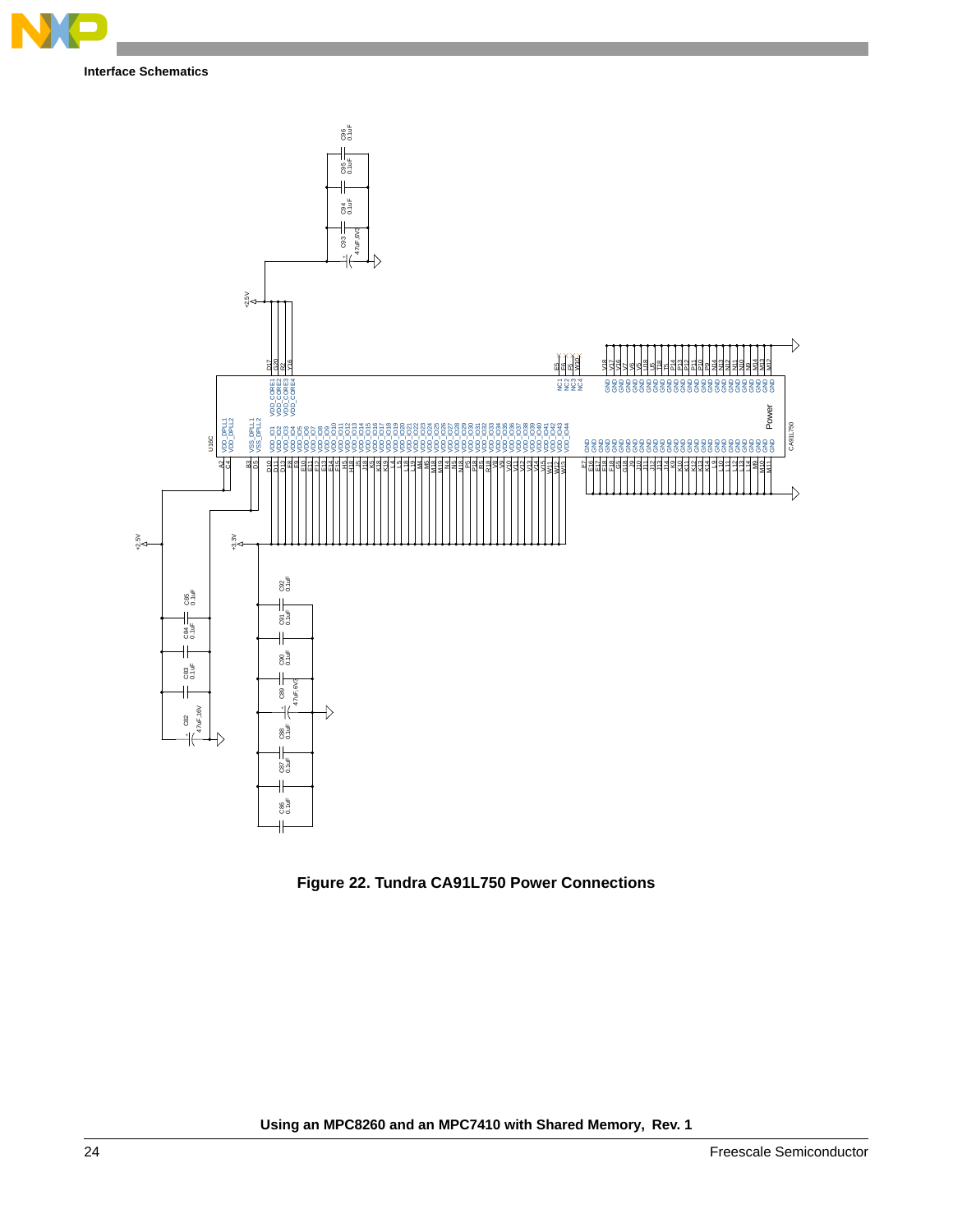



**Figure 23. POR Reset and Configuration**

## **6 Initialization Software**

This section presents a complete listing of the initialization code for the application.

### **6.1 Main Initialization Routine—P2N.2**

Each of the following subsections provides a section of the main initialization routine.

### **6.1.1 Start-up Function for an Embedded Environment**

| ت د ب ب |              |
|---------|--------------|
| .qlobl  | start        |
| .globl  | stack addr   |
| .globl  | SDA BASE     |
| .globl  | SDA2 BASE    |
| .globl  | main         |
| .qlobl  | mpc8260 main |
| .aliqn  | 2            |
|         |              |

**Using an MPC8260 and an MPC7410 with Shared Memory, Rev. 1**

 $t \sim t$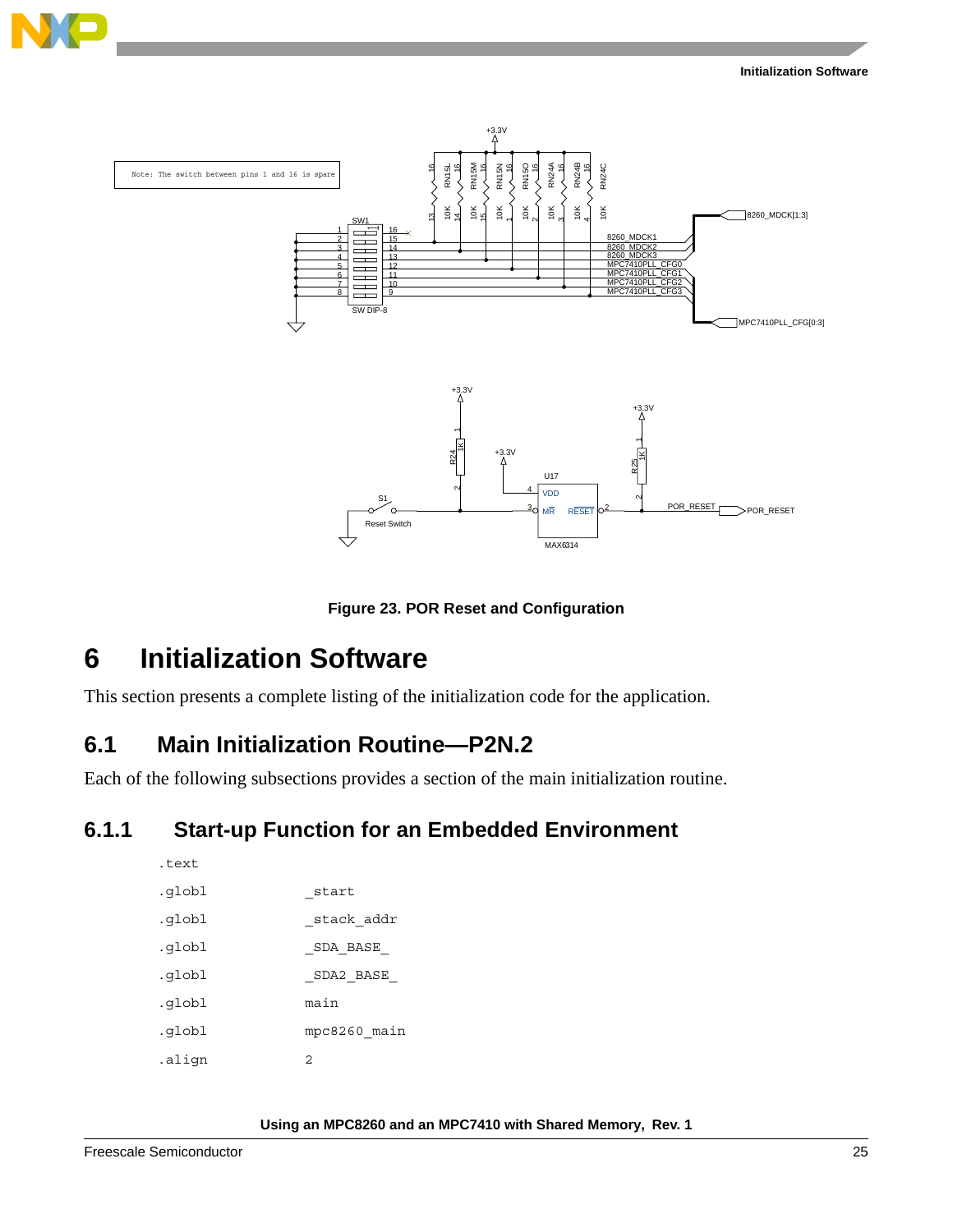| .include | "init cn.h"                                      |  |  | # Expanded version of Init8260.h |
|----------|--------------------------------------------------|--|--|----------------------------------|
| .include | "initPowerPro.h" # PowerPro register definitions |  |  |                                  |

### **6.1.2 Shared SDRAM Parameters**

```
REFINT .equ 984 # units of Processor bus clocks
_start:
#
# insert other init code here
#
       andis. r0, r0, 0
       andi. r0,r0,0 # make sure r0 is zero
       mfmsr r3
       andi. r3,r3,0xffbf# clear ip bit
       mtmsr r3
       isync
       sync
       mtspr hid0,r0 # clear hid0
       isync
       sync
```
Load the following physical address into the Link Register. Jump to that address so that LR equals Program Counter (PC).

|       | addis r3,0, sync jump@h | # load the address                                         |
|-------|-------------------------|------------------------------------------------------------|
| ori   | r3,r3, sync jump@l      |                                                            |
| mtspr | LR, r3                  |                                                            |
| bclr  | 20.0                    | # jump unconditionally to address in<br>Link Register (LR) |

\_sync\_jump:

cpu1:

Call PowerPro\_init to initialize the PowerPro device. This must be done first to enable the HIT\* logic.

```
bl PowerPro init \qquad # Initialization code for the PowerPro
bl mpc7410_init
/*
  * initialize stack pointer
  */
lis r1, _stack_addr@h /* _stack_addr is generated by linker */
ori r1, r1, _stack_addr@l
```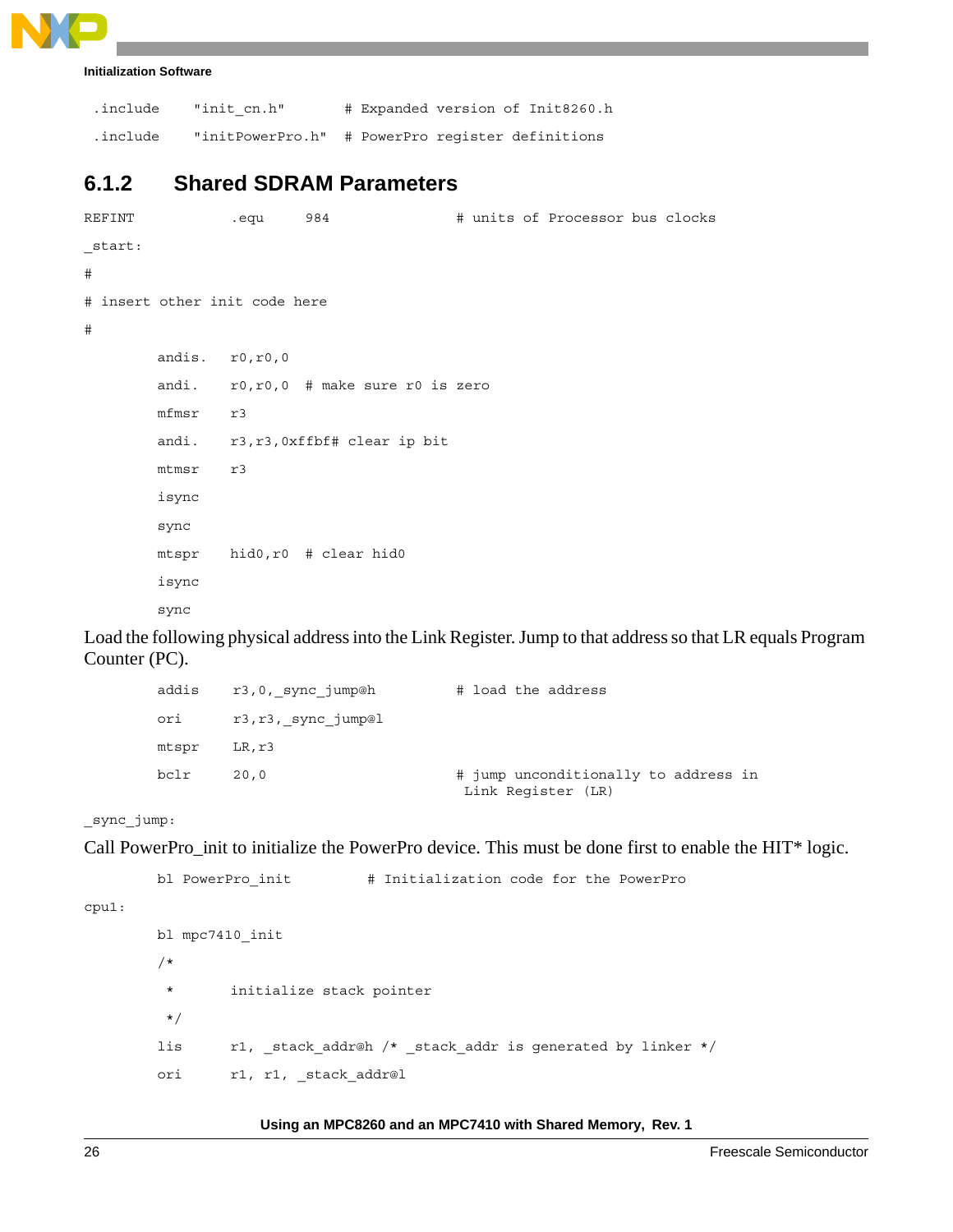```
Initialization Software
```

```
/*
         * initialize small data area pointers (EABI)
         */
       lis r2, SDA2 BASE @h /* SDA2 BASE is generated by linker */
       ori r2, r2, SDA2 BASE @l
       lis r13, _SDA_BASE_@h /* _SDA_BASE_ is generated by linker */
       ori r13, r13, SDA BASE @l
       b main # Jump to test code
mpc8260:
   bl mpc8260_init
        /*
         * initialize stack pointer
         */
       lis r1, stack addr@h /* stack addr is generated by linker */
       ori r1, r1, stack addr@l
       /*
         * initialize small data area pointers (EABI)
         */
       lis r2, SDA2 BASE @h /* SDA2 BASE is generated by linker */
       ori r2, r2, SDA2 BASE @l
       lis r13, SDA BASE @h /* SDA BASE is generated by linker */
       ori r13, r13, SDA BASE @l
       b mpc8260 main # Jump to test code
```
### **6.1.3 PowerPro\_init**

The PowerPro\_init function initializes the PowerPro bus interface and memories.

mfspr r31,LR # Save the Link Register value. The link register's value will be restored so that this function can return to the calling address. lis r7, PowerPro Base@h # Set r7 as a pointer to the PowerPro ori r7, r7, PowerPro Base@l # internal register block addi r4, r7, PB GEN CTRL # Set r4 as pointer to required register lwarx r3, 0, r4 # get current contents of register ori r3, r3, 0x0005 # turn on even parity stw r3, 0, (r4) # restore register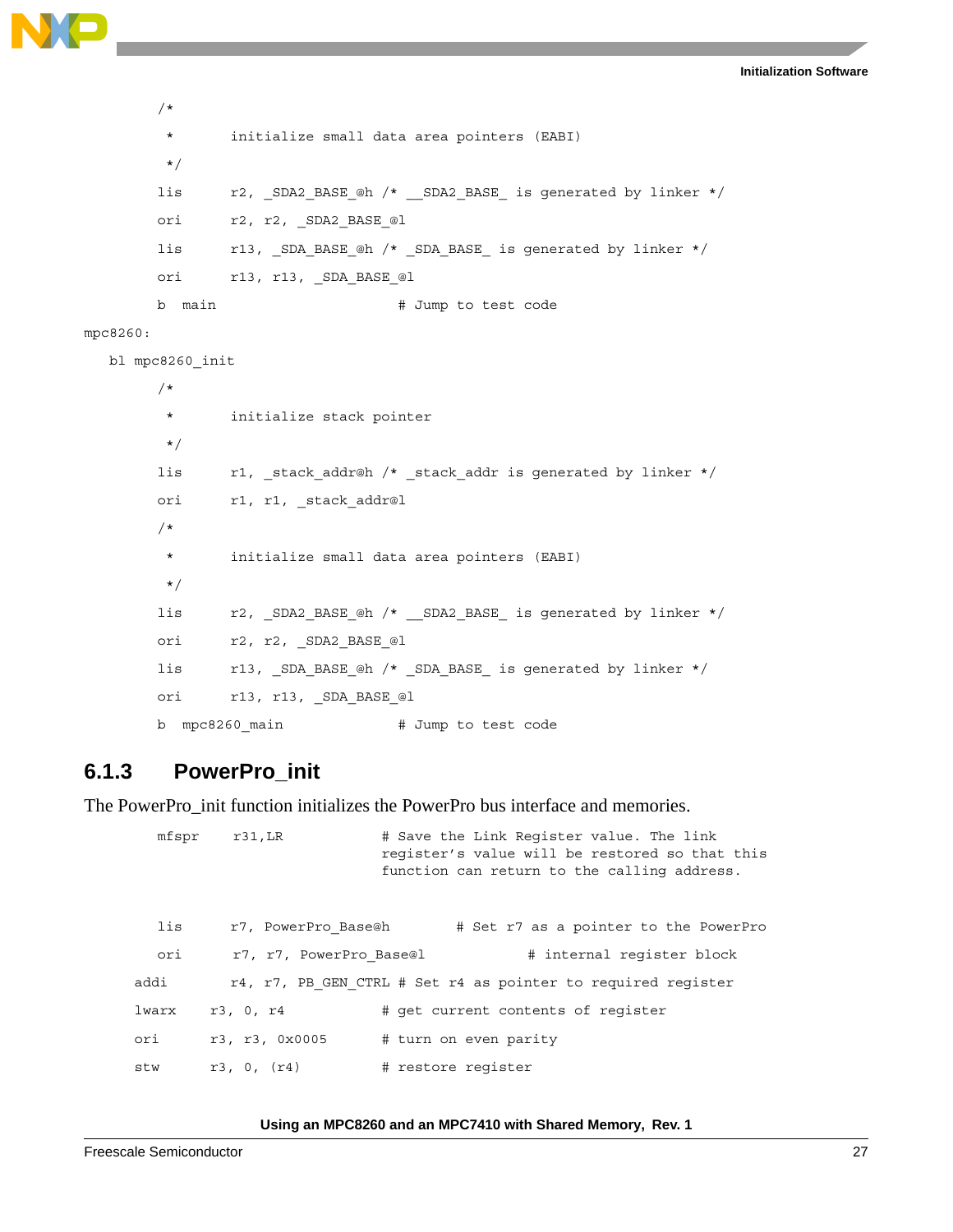```
NO
```

| addi  |                            | r4, r7, SD REFRESH # Set r4 as pointer to required register      |  |
|-------|----------------------------|------------------------------------------------------------------|--|
|       | addis r3, 0, 0x0000        |                                                                  |  |
|       | ori r3, r3, REFINT         |                                                                  |  |
|       |                            | stw r3, 0, (r4) # Initialise register                            |  |
|       |                            | addi r4, r7, SD_TIMING # Set r4 as pointer to required register  |  |
|       | addis r3, 0, 0x0002        |                                                                  |  |
|       | ori r3, r3, 0x0000         |                                                                  |  |
|       |                            | stw r3, 0, (r4) # Initialise register                            |  |
|       |                            | addi r4, r7, SD B0 ADDR # Set r4 as pointer to required register |  |
|       | addis r3, 0, 0x0000        |                                                                  |  |
|       | ori r3, r3, 0x0001         |                                                                  |  |
|       |                            | stw r3, 0, (r4) # Initialise register                            |  |
|       |                            | addi r4, r7, SD_B0_MASK # Set r4 as pointer to required register |  |
|       | addis r3, 0, 0xF800        |                                                                  |  |
|       | ori r3, r3, 0x0000         |                                                                  |  |
|       |                            | stw r3, 0, (r4) # Initialise register                            |  |
|       |                            | addi r4, r7, SD_B0_CTRL # Set r4 as pointer to required register |  |
|       | addis r3, 0, 0xD811        |                                                                  |  |
|       | ori r3, r3, 0x0000         |                                                                  |  |
|       |                            | stw r3, 0, (r4) # Initialise register                            |  |
|       |                            | addir4, r7, SD_TIMING # Set r4 as pointer to required register   |  |
|       |                            | lwarx r3, 0, r4 # get current contents of register               |  |
|       |                            | oris r3, r3, 0x8000 # enable the SDRAM                           |  |
|       |                            | stw r3, 0, (r4) # restore register                               |  |
|       |                            | addi r4, r7, EE B0 ADDR # Set r4 as pointer to required register |  |
| addis | r3, 0, 0xFFF0              |                                                                  |  |
| ori   | r3, r3, 0x0101             |                                                                  |  |
| stw   | r3, 0, (r4)                | # Initialise register                                            |  |
| addi  |                            | r4, r7, EE B0 MASK # Set r4 as pointer to required register      |  |
|       | addis r3, 0, 0xFFF0        |                                                                  |  |
| ori   | r3, r3, 0x0000             |                                                                  |  |
| stw   |                            | r3, 0, (r4) # Initialise register                                |  |
| addi  |                            | r4, r7, EE B0_CTRL# Set r4 as pointer to required register       |  |
| addis | r3, 0, 0b0001010001100101  |                                                                  |  |
| ori   | r3, r3, 0b0100010010110000 |                                                                  |  |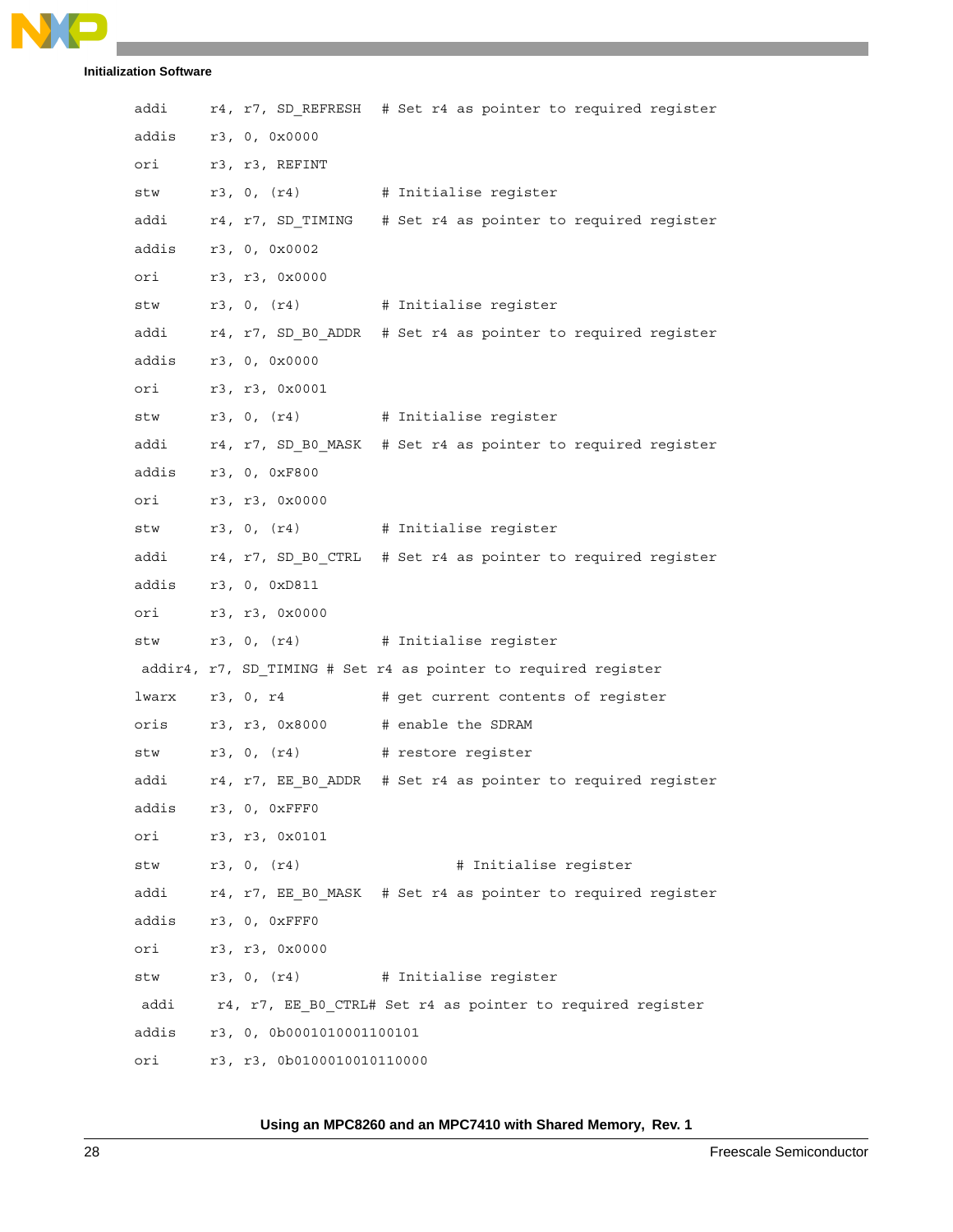

| stw   | r3, 0, (r4)      | # Initialise register                    |
|-------|------------------|------------------------------------------|
| addi  | r4, r7, I2C0 CSR | # Set r4 as pointer to required register |
| addis | r3, 0, 0x0000    |                                          |
| ori   | r3, r3, 0xA000   |                                          |
| stw   | r3, 0, (r4)      | # Initialise register                    |
| mtspr | LR, r31          | # restore Link Register                  |
| bclr  | 20, 0            | # Jump unconditionally to address in LR  |

### **6.1.4 mpc7410\_init**

The mpc7410\_init function initializes the MPC7410.

```
mfspr r31,LR # Save the Link Register value. The link register's
                                 value will be restored so that this function can
                                 return to the calling address.
```
### Set up the BATs

| addis |                | r3, 0, 0x0000 # Cacheable global 256M from 0    |
|-------|----------------|-------------------------------------------------|
| ori   | r3, r3, 0x1fff |                                                 |
| addis | r4, 0, 0x0000  |                                                 |
| ori   | r4, r4, 0x0012 |                                                 |
| mtspr | dbat31, r4     |                                                 |
| mtspr | dbat3u, r3     |                                                 |
| isync |                |                                                 |
| addis |                | r3, 0, 0xf000 # Cacheable 256M from 0xf000_0000 |
| ori   | r3, r3, Oxlfff |                                                 |
| addis | r4, 0, 0xf000  |                                                 |
| ori   | r4, r4, 0x0002 |                                                 |
| mtspr | ibat01, r4     |                                                 |
| mtspr | ibat0u, r3     |                                                 |
| isync |                |                                                 |
| addis |                | r3, 0, 0x0000 # Cacheable 256M from 0x0000_0000 |
| ori   | r3, r3, Oxlfff |                                                 |
| addis | r4, 0, 0x0000  |                                                 |
| ori   | r4, r4, 0x0002 |                                                 |
| mtspr | ibat11, r4     |                                                 |
| mtspr | ibatlu, r3     |                                                 |
| isync |                |                                                 |
| addis | r3, 0, 0       | # clear unused bats                             |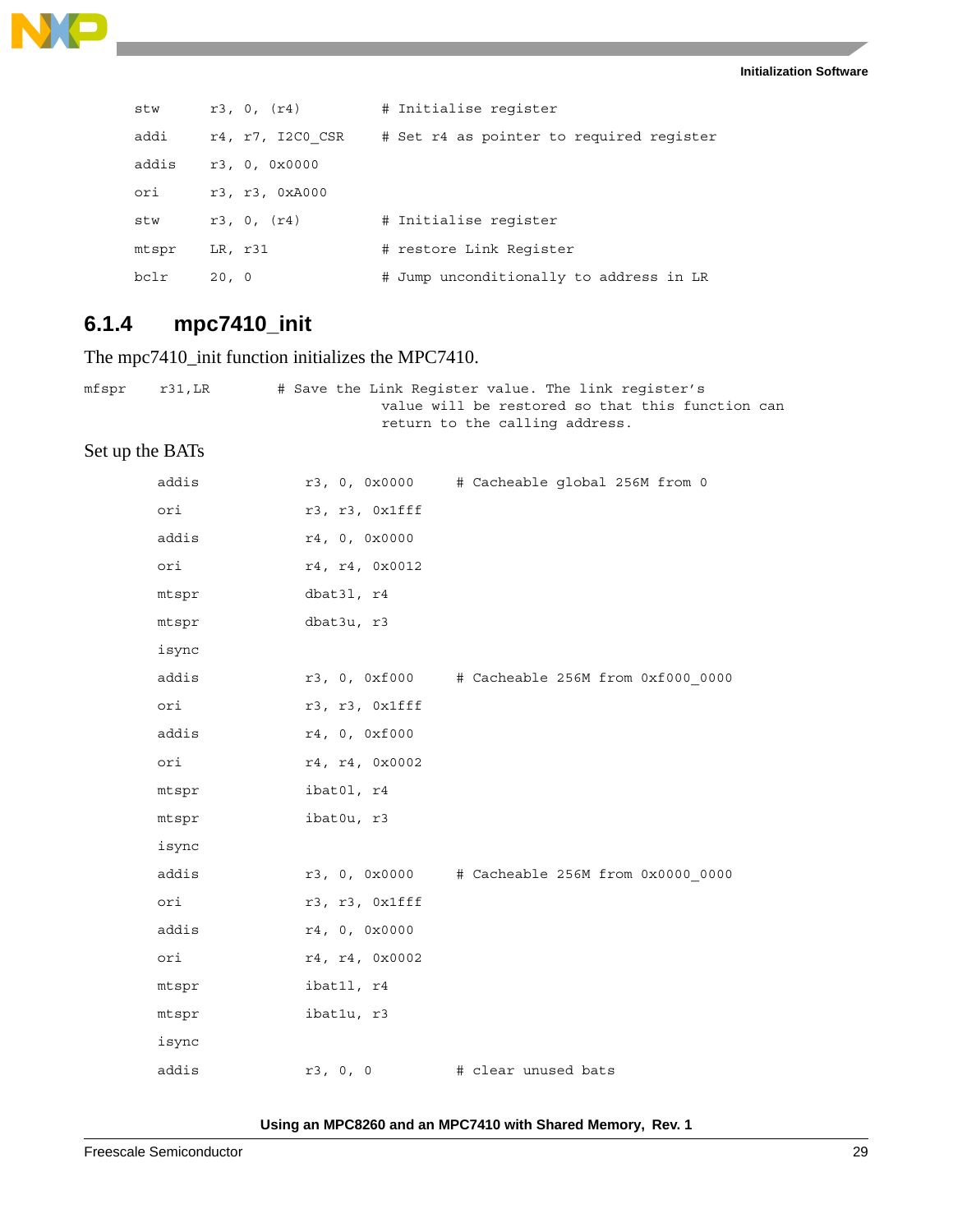```
Initialization Software
```

```
 mtspr ibat2u, r3
          mtspr ibat3u, r3 
          isync
         mfmsr r3 # Switch on translation
          ori r3, r3, 0x30
          mtmsr r3
          isync
Setup L2Cache
         addis r10, r0, 0
         mtspr l2cr, r10 ; Clear L2CR
         sync
         addis r10,r0,(SIZ1M|CLK20|RAMSB|OH05|L2I|L2DO)@ha ; 1Mb sync
                                     ; burst, divide by 2.0, 1ns output hold
         mtspr l2cr, r10
         isync
L2inv: \begin{array}{ccc} \hbox{L2inv:} \end{array} ; Wait on invalidate in progress clear
         mfspr r10, l2cr
         andi. r10, r10, L2IP@l
         bne L2inv
         isync
         addis r10, r0,(SIZ1M|CLK20|RAMSB|OH05|L2E|L2DO)@ha ; Set enable bit
         mtspr l2cr, r10
         sync
         mfspr r5, hid0 # turn on the D cache.
          ori r6, r5, 0x4400# Data cache only 0x4400
          andi. r5, r6, 0xfbff# clear the invalidate bit 0x4000
          mtspr hid0, r6
          isync
          sync
          mtspr hid0, r5
          isync
          sync
         mfspr r5, hid0 # turn on the I cache.
         ori r6, r5, 0x8800 # Instruction cache only! 0x8800
         andi. r5, r6, 0xf7ff \qquad \qquad \qquad \qquad \qquad \qquad \qquad \qquad \qquad \qquad \qquad \qquad \qquad \qquad \qquad \qquad \qquad \qquad \qquad \qquad \qquad \qquad \qquad \qquad \qquad \qquad \qquad \qquad \qquad \qquad \qquad \qquad \q
```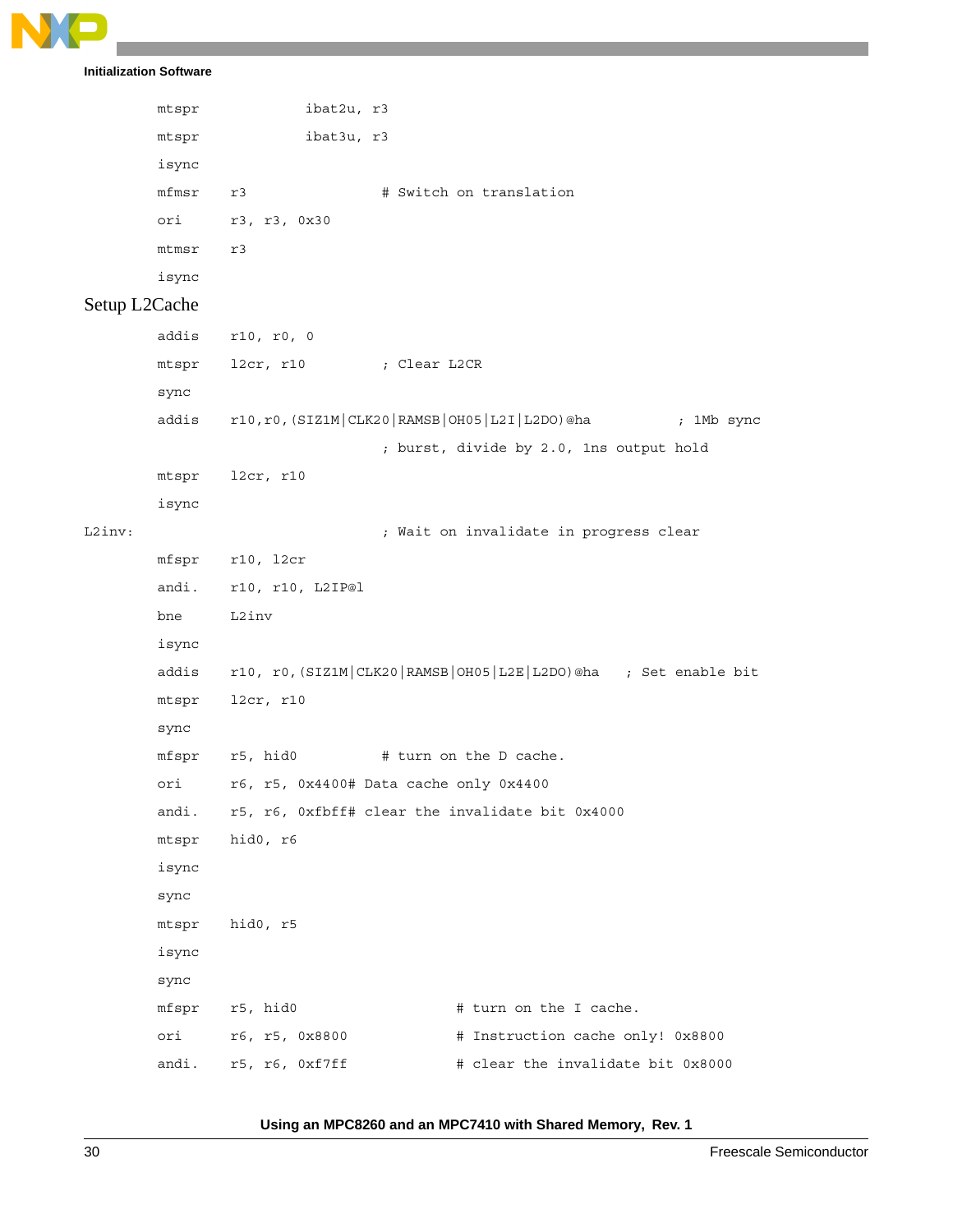

```
mtspr hid0, r6
isync
sync
mtspr hid0, r5
isync
sync
mtspr LR, r31 # restore original Link Register value 
bclr 20, 0   # jump unconditionally to effective address
                              in Link register
```
### **6.1.5 mpc8260\_init**

The mpc8260\_init function initializes the MPC8260 bus interfaces and memories.

```
mfspr r31, LR # Save the Link Register value. The link
                        register's value will be restored so that this
                        function can return to the calling address.
```
#### Set up the BATs

|       |                     | $addis$ $r3$ , 0, $0xf000$ $#$ non-cacheable 256M from $0xf000$ 0000 |
|-------|---------------------|----------------------------------------------------------------------|
|       | ori r3, r3, 0x1fff  |                                                                      |
|       | addis r4, 0, 0xf000 |                                                                      |
| ori   | r4, r4, 0x0022      |                                                                      |
|       | mtspr dbat01, r4    |                                                                      |
| mtspr | dbat0u, r3          |                                                                      |
| isync |                     |                                                                      |
|       |                     | addis r3, 0, 0xc000 # non-cacheable global 256M from 0xc000 0000     |
| ori   | r3, r3, 0x1fff      |                                                                      |
|       | addis r4, 0, 0xc000 |                                                                      |
| ori   | r4, r4,0x0022       |                                                                      |
|       | mtspr dbat11, r4    |                                                                      |
| mtspr | dbatlu, r3          |                                                                      |
| isync |                     |                                                                      |
|       |                     | addis r3, 0, 0x2000 # Cacheable global 256M from 0x2000 0000         |
| ori   | r3, r3, 0x1fff      |                                                                      |
|       | addis r4, 0, 0x2000 |                                                                      |
| ori   | r4, r4, 0x0012      |                                                                      |
|       | mtspr dbat21, r4    |                                                                      |
| mtspr | dbat2u, r3          |                                                                      |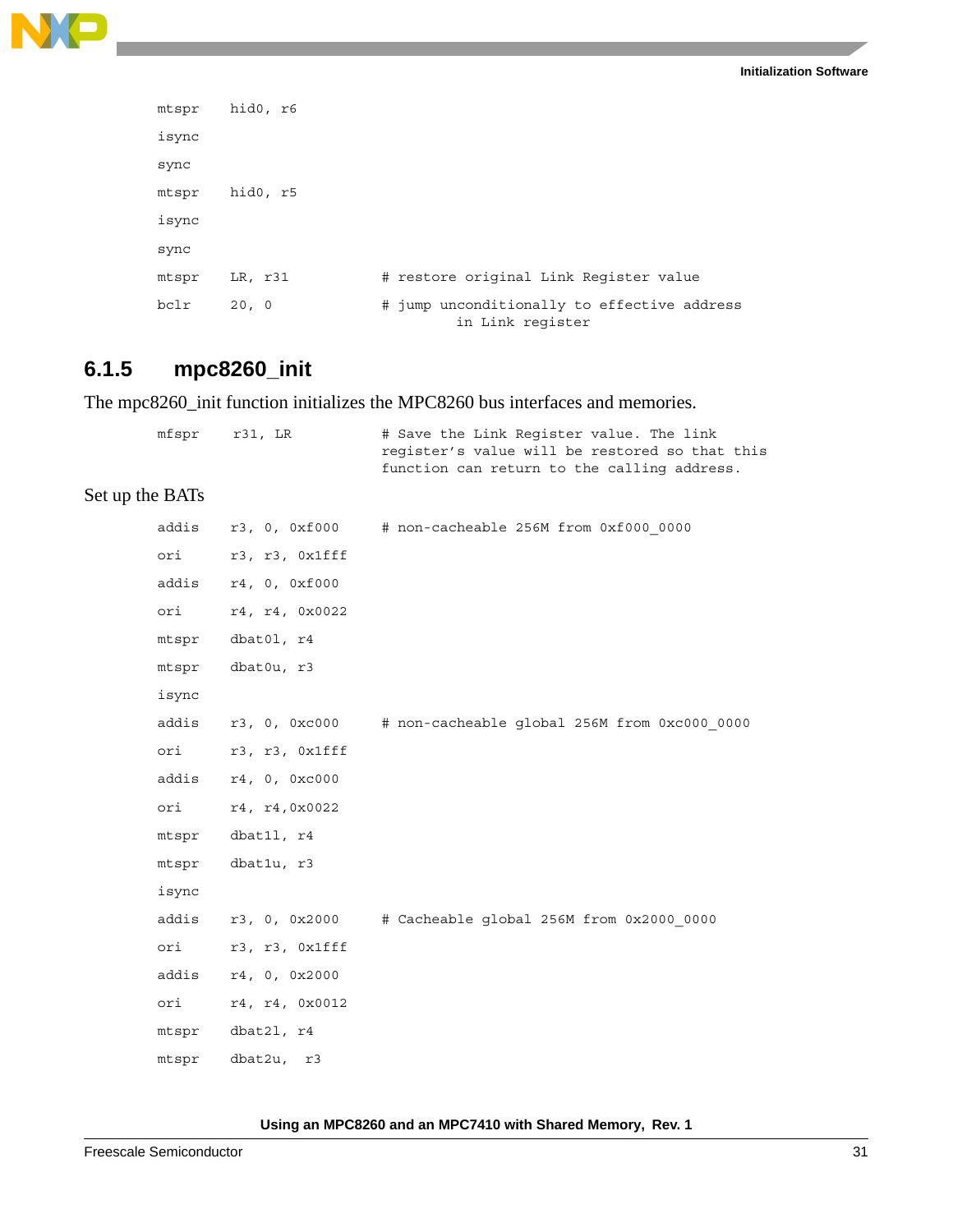

| isync |                     |                                                    |
|-------|---------------------|----------------------------------------------------|
|       |                     | addis r3, 0, 0x0000 # Cacheable global 256M from 0 |
|       | ori r3, r3, 0x1fff  |                                                    |
|       | addis r4, 0, 0x0000 |                                                    |
|       | ori r4, r4, 0x0012  |                                                    |
|       | mtspr dbat31, r4    |                                                    |
| mtspr | dbat3u, r3          |                                                    |
| isync |                     |                                                    |
|       | addis r3, 0, 0xf000 | # Cacheable 256M from 0xf000_0000                  |
|       | ori r3, r3, 0x1fff  |                                                    |
|       | addis r4, 0, 0xf000 |                                                    |
|       | ori r4, r4, 0x0002  |                                                    |
|       | mtspr ibat01, r4    |                                                    |
|       | mtspr ibat0u, r3    |                                                    |
| isync |                     |                                                    |
|       | addis r3, 0,0x0000  | # Cacheable global 256M from 0                     |
|       | ori r3, r3, 0x1fff  |                                                    |
|       | addis r4, 0, 0x0000 |                                                    |
|       | ori r4, r4, 0x0002  |                                                    |
|       | mtspr ibat11, r4    |                                                    |
| mtspr | ibatlu, r3          |                                                    |
| isync |                     |                                                    |
|       | addis r3, 0, 0      | # clear unused bats                                |
|       | mtspr ibat2u, r3    |                                                    |
|       | mtspr ibat3u, r3    |                                                    |
| isync |                     |                                                    |
| mfmsr | r3                  | # Switch on translation                            |
| ori   | r3, r3, 0x30        |                                                    |
| mtmsr | r3                  |                                                    |
| isync |                     |                                                    |
| mfspr | r5, hid0            | # turn on the D cache.                             |
| ori   | r6, r5, 0x4400      | # Data cache only 0x4400                           |
| andi. | r5, r6, Oxfbff      | # clear the invalidate bit 0x4000                  |
| mtspr | hid0, r6            |                                                    |
| mtspr | hid0, r5            |                                                    |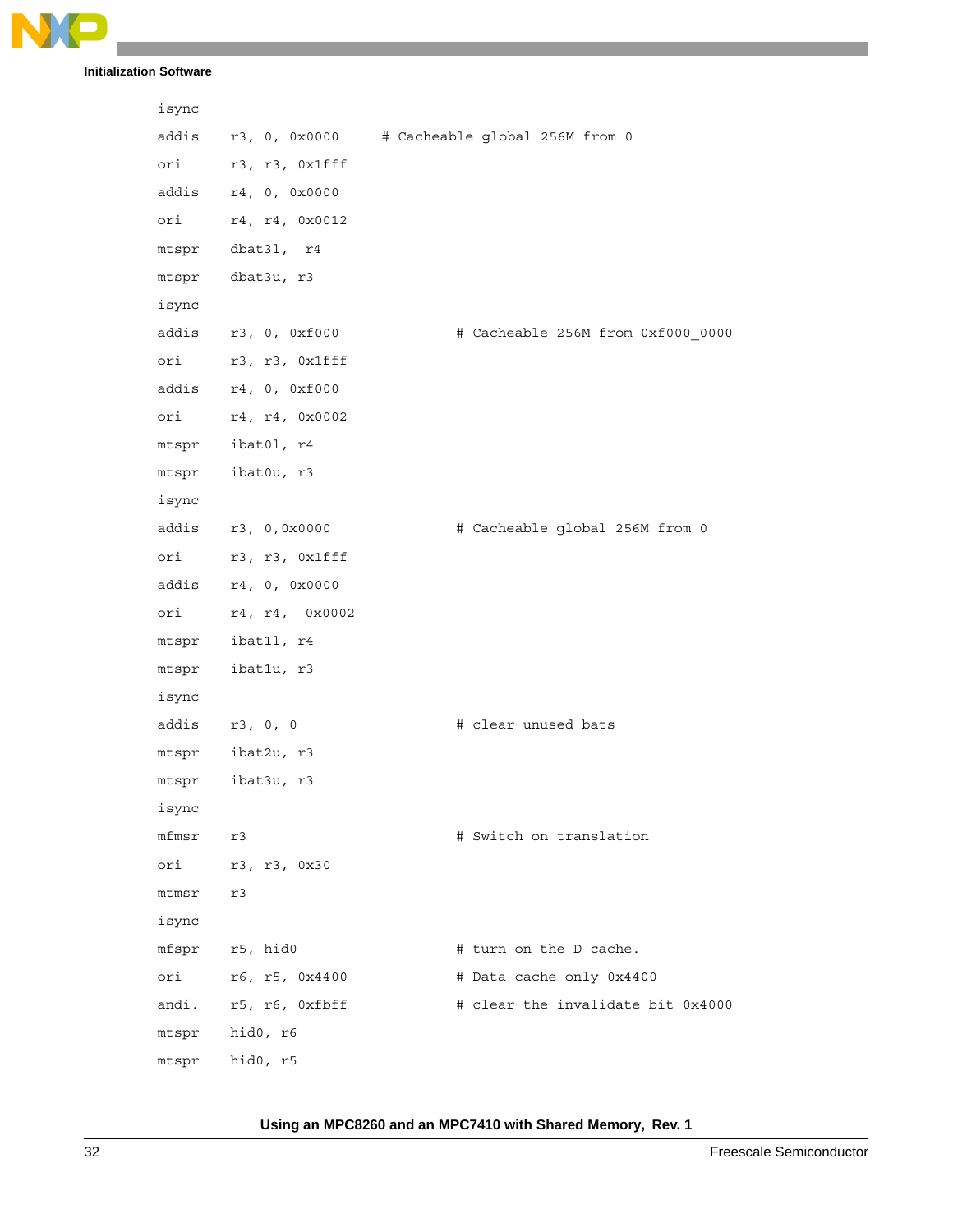

```
isync
sync
mfspr r5, hid0 # turn on the I cache.
ori r6, r5, 0x8800 # Instruction cache only! 0x8800
andi. r5, r6, 0xf7ff \# clear the invalidate bit 0x8000
mtspr hid0, r6
mtspr hid0, r5
isync
sync
```
Load the IMMR register with the base address

|   | addis r4, 0, 0xF000 |  |               | $\#$ IMMR base addr = 0xF0000000                                            |  |
|---|---------------------|--|---------------|-----------------------------------------------------------------------------|--|
|   | sync                |  |               |                                                                             |  |
|   | addis               |  | r4, 0, 0xF001 | $#$ IMMR base addr = 0xF0000000, therefore<br>registers start at 0xF0010000 |  |
| # | bl init siu         |  |               |                                                                             |  |

### Configure EPIC

|       | addis r4, r0, 0xf804 |                                        |
|-------|----------------------|----------------------------------------|
| ori   | r4, r4, 0x1020       |                                        |
| addis | r5, r0, 0x2000       |                                        |
|       | stwbrx r5, r0, r4    | # set mixed mode                       |
|       |                      |                                        |
| mtspr | LR, r31              | # restore original Link Register value |
|       |                      |                                        |
| bclr  | 20, 0                | # jump unconditionally to effective    |
|       |                      | address in Link register               |

### **6.1.6 init\_siu**

The init\_siu function initializes the MPC8260 SIU. Leave BCR as defined by hard reset configuration (which programs it for 60x mode). Disable the software watchdog (although it should not have time to go off in a simulation.)

```
 addis r3, 0, 0xFFFF
ori r3, r3, 0xFFC0 # SYPCR = 0xFFFFFFC0
stw r3, SYPCR(r4)
 sync
```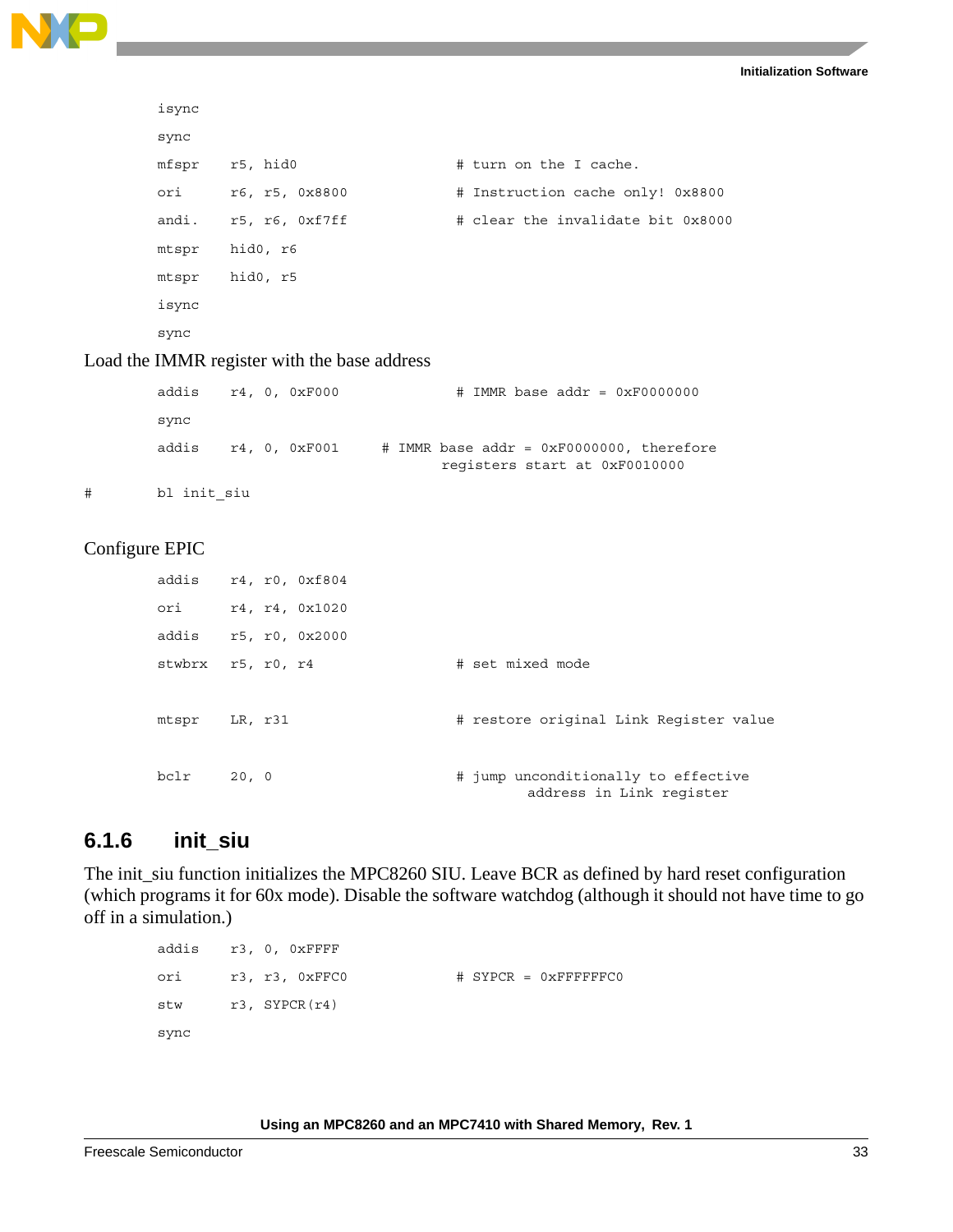

For SIUMCR: ESE=1 (enable GBL), DPPC=01, L2CPC=01 (IRQ function), CS10PC=01 (BCTL1 function), BCTLC=01 (W/R buffers):

```
 addis r3, 0, 0x4505
stw r3, SIUMCR(r4)
sync
bclr 20, 0 # jump unconditionally to effective address in
                              Link register
```
### **6.2 Required Header File—init\_cn.h**

Each of the following subsections provides a section of the required header file.

## **6.2.1 On-Chip Core Registers**

These values represent the special-purpose registers used in this example. Refer to *PowerPC Microprocessor Family: The Programming Environments for 32-Bit Microprocessors* manual for the complete set and also to the *MPC8260 PowerQUICC™ II Reference Manual*.

### **6.2.1.1 L2CR Bit Settings**

# high word

| L2E:       | .equ | 0x80000000 |
|------------|------|------------|
| L2PE:      | .equ | 0x40000000 |
| SIZ256K:   | .equ | 0x10000000 |
| SIZ512K:   | .equ | 0x20000000 |
| SIZ1M:     | equ. | 0x30000000 |
| CLK10:     | .equ | 0x02000000 |
| CLK15:     | .equ | 0x04000000 |
| CLK20:     | equ. | 0x08000000 |
| CLK25:     | .equ | 0x0a000000 |
| CLK30:     | .equ | 0x0c000000 |
| RAMFT:     | equ. | 0x00000000 |
| RAMSB:     | .equ | 0x01000000 |
| RAMLW:     | .equ | 0x01800000 |
| L2DO:      | .equ | 0x00400000 |
| L2I:       | .equ | 0x00200000 |
| L2CTL:     | .equ | 0x00100000 |
| L2WT:      | .equ | 0x00080000 |
| L2TS:      | .equ | 0x00040000 |
| OH05:      | .equ | 0x00000000 |
| OH10:      | .equ | 0x00010000 |
| OH12:      | .equ | 0x00020000 |
| OH14:      | .equ | 0x00030000 |
| # low word |      |            |
| L2SL:      | .equ | 0x8000     |
| L2DF:      | .equ | 0x4000     |
| L2BYP:     | .equ | 0x2000     |
| L2IP:      | .equ | 0x0001     |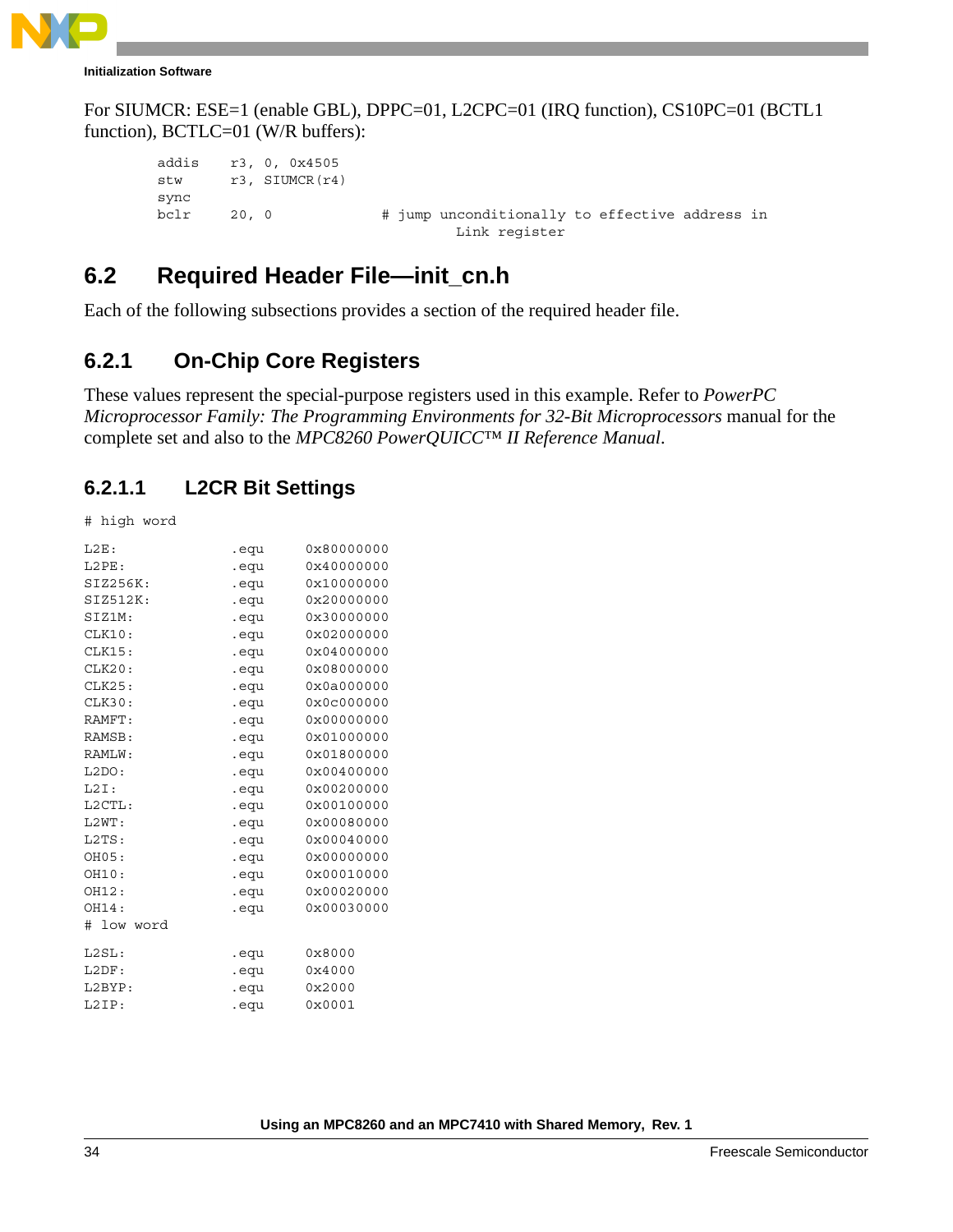

### **6.2.1.2 MSR Bit Settings**

# High word

| POW:       | .equ | 0x00040000 |
|------------|------|------------|
| ILE:       | .equ | 0x00010000 |
| # Low word |      |            |
| EE:        | .equ | 0x8000     |
| PR:        | .equ | 0x4000     |
| FP:        | .equ | 0x2000     |
| ME:        | .equ | 0x1000     |
| FE0:       | .equ | 0x0800     |
| SE:        | .equ | 0x0400     |
| BE:        | .equ | 0x0200     |
| FE1:       | .equ | 0x0100     |
| IP:        | .equ | 0x0040     |
| IR:        | .equ | 0x0020     |
| DR:        | .equ | 0x0010     |
| PM:        | .equ | 0x0004     |
| RI:        | .equ | 0x0002     |
| LE:        | .equ | 0x0001     |
|            |      |            |

### **6.2.1.3 HID0 Bit Settings**

| # high word |      |                      |                    |
|-------------|------|----------------------|--------------------|
| EMCP:       |      | .equ                 | 0x80000000         |
| DBP:        |      | eque to the control. | 0x40000000         |
| EBA:        |      | .equ                 | 0x20000000         |
| EBD:        |      | .equ                 | 0x10000000         |
| BCLK:       |      | eque .               | 0x08000000         |
| ECLK:       |      | equ.                 | 0x02000000         |
| PAR:        |      | .equ                 | 0x01000000         |
| DOZE:       |      | .equ                 | 0x00800000         |
| NAP:        |      | equ.                 | 0x00400000         |
| SLEEP:      |      | .equ                 | 0x00200000         |
| DPM:        |      | .equ                 | 0x00100000         |
| NHR:        |      | .equ                 | 0x00010000         |
| # low word  |      |                      |                    |
| ICE:        |      | .equ                 | 0x8000             |
| DCE:        |      | .equ                 | 0x4000             |
| ILOCK:      |      | .equ                 | 0x2000             |
| DLOCK:      |      | .equ                 | 0x1000             |
| ICFI:       |      | .equ                 | 0x0800             |
| DCFI:       |      | .equ                 | 0x0400             |
| SPD:        |      | .equ                 | 0x0200             |
| IFEM:       |      | equ.                 | 0x0100             |
| SGE:        |      | .equ                 | 0x0080             |
| DCFA:       |      | .equ                 | 0x0040             |
| BTIC:       |      | .equ                 | 0x0020             |
| ABE:        |      | .equ                 | 0x0008             |
| BHT:        |      | .equ                 | 0x0004             |
| NOOPTI:     |      | .equ                 | 0x0001             |
| CO:         | .equ | 0                    |                    |
| XER:        | .equ | 1                    | #                  |
| LR:         | .equ | 8                    | #<br>Link Register |
|             |      |                      |                    |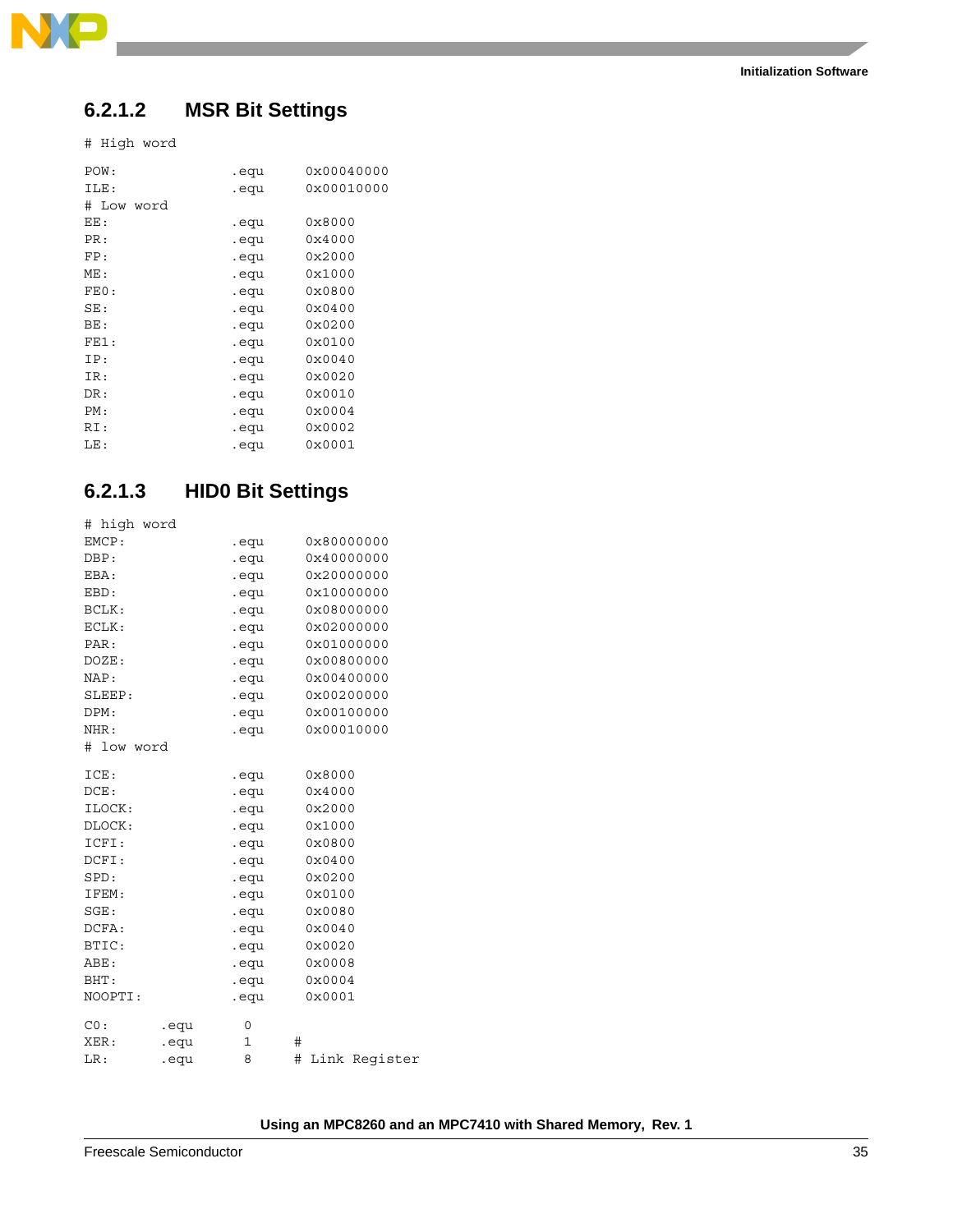

| $\mathtt{CTR:}$ | .equ | 9   | # Counter Register                              |
|-----------------|------|-----|-------------------------------------------------|
| DSISR:          | .equ | 18  | # Cause of Data Access and Alignment Exceptions |
| DAR:            | .equ | 19  | # Data Address Register                         |
| DEC R:          | .equ | 22  | # Decrementer Reqister                          |
| SDR1:           | .equ | 25  | # Page Table Format Register                    |
| SRRO:           | .equ | 26  | # Save/Restore Register 0                       |
| SRR1:           | .equ | 27  | # Save/Restore Register 1                       |
| EAR:            | .equ | 282 | # External Address Register                     |
| PVR:            | .equ | 287 | # Processor Version Register                    |
|                 |      |     |                                                 |
| SPRG0:          | .equ | 272 | # Special Purpose Register General 0            |
| SPRG1:          | .equ | 273 | # Special Purpose Register General 1            |
| SPRG2:          | .equ | 274 | # Special Purpose Register General 2            |
| SPRG3:          | .equ | 275 | # Special Purpose Register General 3            |
|                 |      |     |                                                 |
| TBL W:          | .equ | 284 | # Time Base Write Register Lower                |
| TBU W:          | .equ | 285 | # Time Base Write Register Upper                |
| TBL R:          | .equ | 284 | # Time Base Read Register Lower                 |
| TBU R:          | .equ | 285 | # Time Base Read Register Upper                 |
| IBATOU:         | .equ | 528 | # Instruction BAT Register Upper 0              |
| IBATOL:         | .equ | 529 | # Instruction BAT Register Lower 0              |
| IBAT1U:         | .equ | 530 | # Instruction BAT Register Upper 1              |
| IBAT1L:         | .equ | 531 | # Instruction BAT Register Lower 1              |
| IBAT2U:         | .equ | 532 | # Instruction BAT Register Upper 2              |
| IBAT2L:         | .equ | 533 | # Instruction BAT Register Lower 2              |
| IBAT3U:         | .equ | 534 | # Instruction BAT Register Upper 3              |
| IBAT3L:         | .equ | 535 | # Instruction BAT Register Lower 3              |
| DBATOU:         | .equ | 536 | # Data BAT Register Upper 0                     |
| DBAT0L:         | .equ | 537 | # Data BAT Register Lower 0                     |
| DBAT1U:         | .equ | 538 | # Data BAT Register Upper 1                     |
| DBAT1L:         | .equ | 539 | # Data BAT Register Lower 1                     |
| DBAT2U:         | .equ | 540 | # Data BAT Register Upper 2                     |
| DBAT2L:         | .equ | 541 | # Data BAT Register Lower 2                     |
| DBAT3U:         | .equ | 542 | # Data BAT Register Upper 3                     |
| DBAT3L:         | .equ | 543 | # Data BAT Register Lower 3                     |
|                 |      |     |                                                 |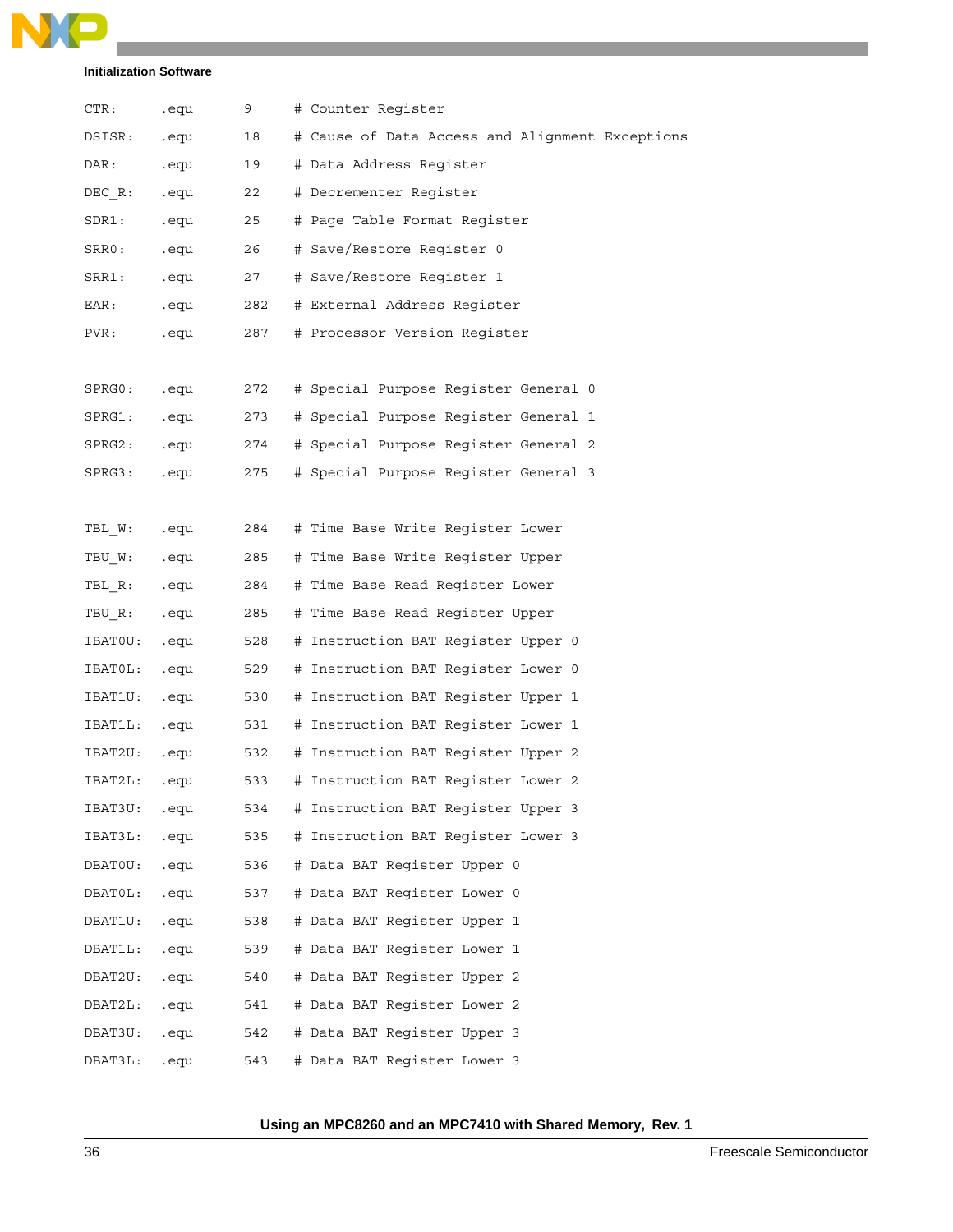

| DMISS: | .equ | 976  | # Data TLB Miss Register             |
|--------|------|------|--------------------------------------|
| DCMP:  | .equ | 977  | # Data PTE Compare Register          |
| HASH1: | .equ | 978  | # Primary Hash Address Register      |
| HASH2: | .equ | 979  | # Secondary Hash Address Register    |
| IMISS: | .equ | 980  | # Instruction TLB Miss Register      |
| ICMP:  | .equ | 981  | # Instruction PTE Compare Register   |
| RPA:   | .equ | 982  | # Required Physical Address Reqister |
| HIDO:  | .equ | 1008 | # Hardware Implementation Register 0 |
| HID1:  | .equ | 1009 | # Hardware Implementation Register 1 |

### **6.2.2 Register Offset Definitions**

All these values are offsets from the internal memory map register (IMMR) base pointer. The base value is determined by the ISB bits in the hard reset configuration word. See the reset chapter of the reference manual. For a complete set of all the IMMR registers, refer to the *MPC8260 PowerQUICC™ II Reference Manual*. Only the register values used in this example are listed here. Therefore, this list does not show all possible internal memory-mapped registers.

| SIUMCR:           | .equ | 0x0000 | # SIU Module Configuration Register        |
|-------------------|------|--------|--------------------------------------------|
| $\texttt{SYPCR:}$ | .equ | 0x0004 | # System Protection Control Reqister       |
| SCCR:             | .equ | 0x0C80 | # System Clock Control Register            |
| BR0:              | .equ | 0x0100 | # Base Reqister Bank 0                     |
| ORO:              | .equ | 0x0104 | # Option Register Bank 0                   |
| BR1:              | .equ | 0x0108 | # Base Reqister Bank 1                     |
| OR1:              | .equ | 0x010C | # Option Register Bank 1                   |
| BR2:              | .equ | 0x0110 | # Base Register Bank 2                     |
| OR2:              | .equ | 0x0114 | # Option Register Bank 2                   |
| BR3:              | .equ | 0x0118 | # Base Register Bank 3                     |
| OR3:              | .equ | 0x011C | # Option Register Bank 3                   |
| BR4:              | .equ | 0x0120 | # Base Register Bank 4                     |
| OR4:              | .equ | 0x0124 | # Option Register Bank 4                   |
| BR8:              | .equ | 0x0140 | # Base Reqister Bank 8                     |
| OR8:              | .equ | 0x0144 | # Option Register Bank 8                   |
| MPTPR:            | .equ | 0x0184 | # Memory Periodic Timer Prescaler Reqister |
| PSDMR:            | .equ | 0x0190 | # PowerPC Bus SDRAM Machine Mode Reqister  |
| LSDMR:            | .equ | 0x0194 | # Local Bus SDRAM Machine Mode Register    |
| PSRT:             | .equ | 0x019C | # 60x Bus Assigned SDRAM Refresh Timer     |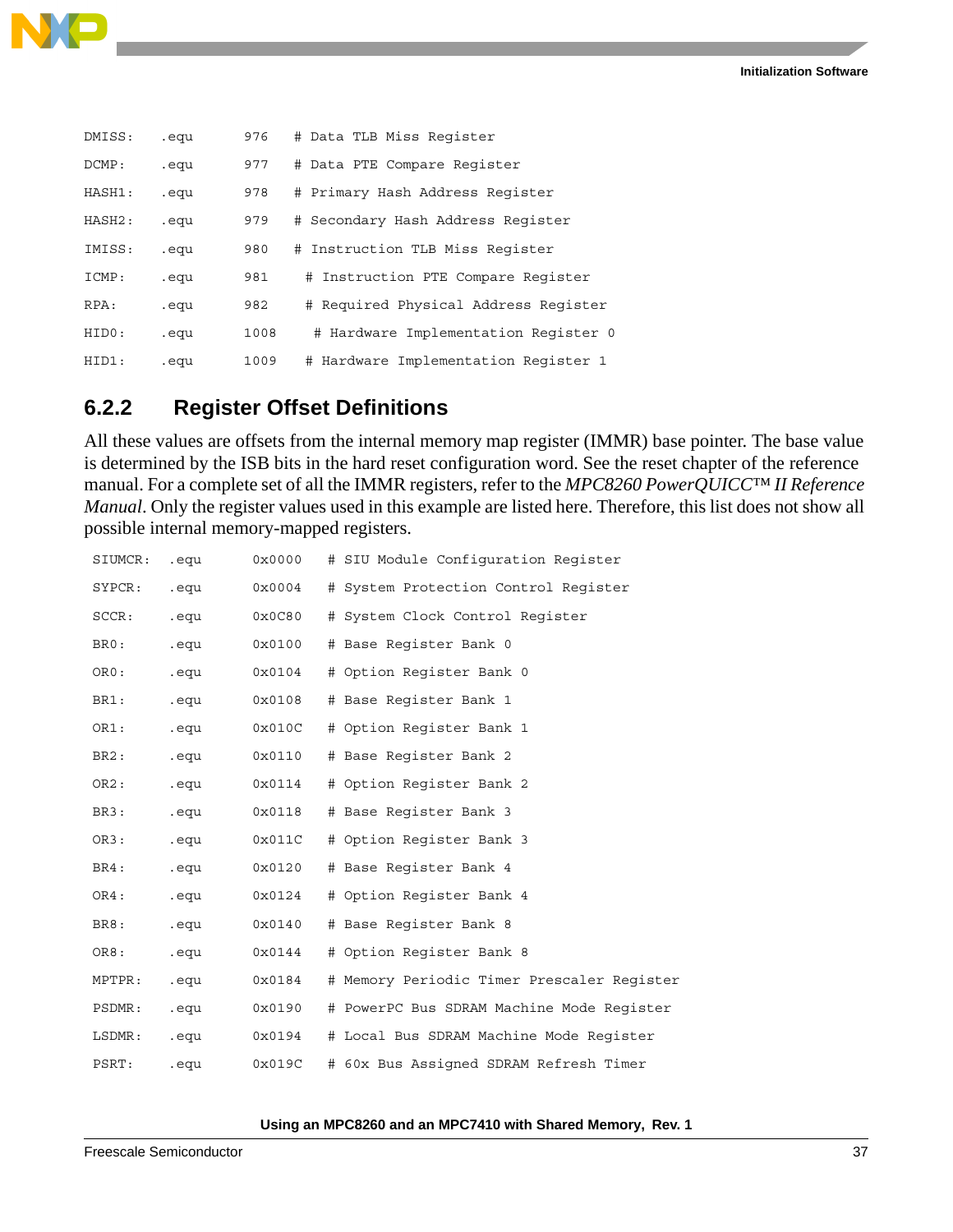

| LSRT:         | .equ | 0x01A4 | # Local Bus Assigned SDRAM Refresh Timer |
|---------------|------|--------|------------------------------------------|
| IMMR:         | .equ | 0x01A8 | # Internal I/O base Register offset      |
| BCR:          | .equ | 0x0024 | # Bus Configuration Register             |
| PPC ACR: .equ |      | 0x0028 | # 60x Bus Arbiter Configuration Register |
| MBMR:         | .equ | 0x0174 | # Machine B Mode Register                |
| MDR:          | .equ | 0x0188 | # Memory Data Register                   |
| IDMR1:        | .equ | 0x1024 | # IDMA1 mask register                    |
| RCCR:         | .equ | 0x19C4 | # CP configuration register              |
| SIMR H:       | .equ | 0x0C1C | # SIU interrupt mask register (high)     |
| SIMR L:       | .equ | 0x0C20 | # SIU interrupt mask register (low)      |
| CPCR:         | .equ | 0x19C0 | # CP command register                    |

### **6.2.2.1 IDMA Parameter RAM Definitions**

| IBASE:        | .equ | 0x0000          | # IDMA BD Base                            |
|---------------|------|-----------------|-------------------------------------------|
| DCM:          | .equ | 0x0002          | # DMA channel mode                        |
| IBDPTR:       | .equ | 0x0004          | # IDMA BD pointer                         |
| DPR BUF: .equ |      | 0x0006          | # IDMA buffer in DPRAM                    |
| SS MAX:       | .equ | 0x000A          | # Steady-state maximum IDMA transfer size |
| STS:          | .equ | $0 \times 000E$ | # Source transfer size                    |
| DTS:          | .equ | 0x0016          | # Destination transfer size               |
| ISTATE:       | .equ | 0x0028          | # Internal IDMA state                     |

### **6.2.2.2 Instruction and Data Cache Definition**

Note: must load into bits 0–15.

### **6.2.2.3 Interrupt StackFrame Definitions**

| RO OFFSET: | .equ | $(0*4)$ | # R0 Stack Offset |
|------------|------|---------|-------------------|
| R1 OFFSET: | .equ | $(1*4)$ | # R1 Stack Offset |
| R2 OFFSET: | .equ | $(2*4)$ | # R2 Stack Offset |
| R3 OFFSET: | .equ | $(3*4)$ | # R3 Stack Offset |
| R4 OFFSET: | .equ | $(4*4)$ | # R4 Stack Offset |
| R5 OFFSET: | .equ | $(5*4)$ | # R5 Stack Offset |
| R6 OFFSET: | .equ | $(6*4)$ | # R6 Stack Offset |
| R7 OFFSET: | .equ | $(7*4)$ | # R7 Stack Offset |
| R8 OFFSET: | .equ | $(8*4)$ | # R8 Stack Offset |
| R9 OFFSET: | .equ | $(9*4)$ | # R9 Stack Offset |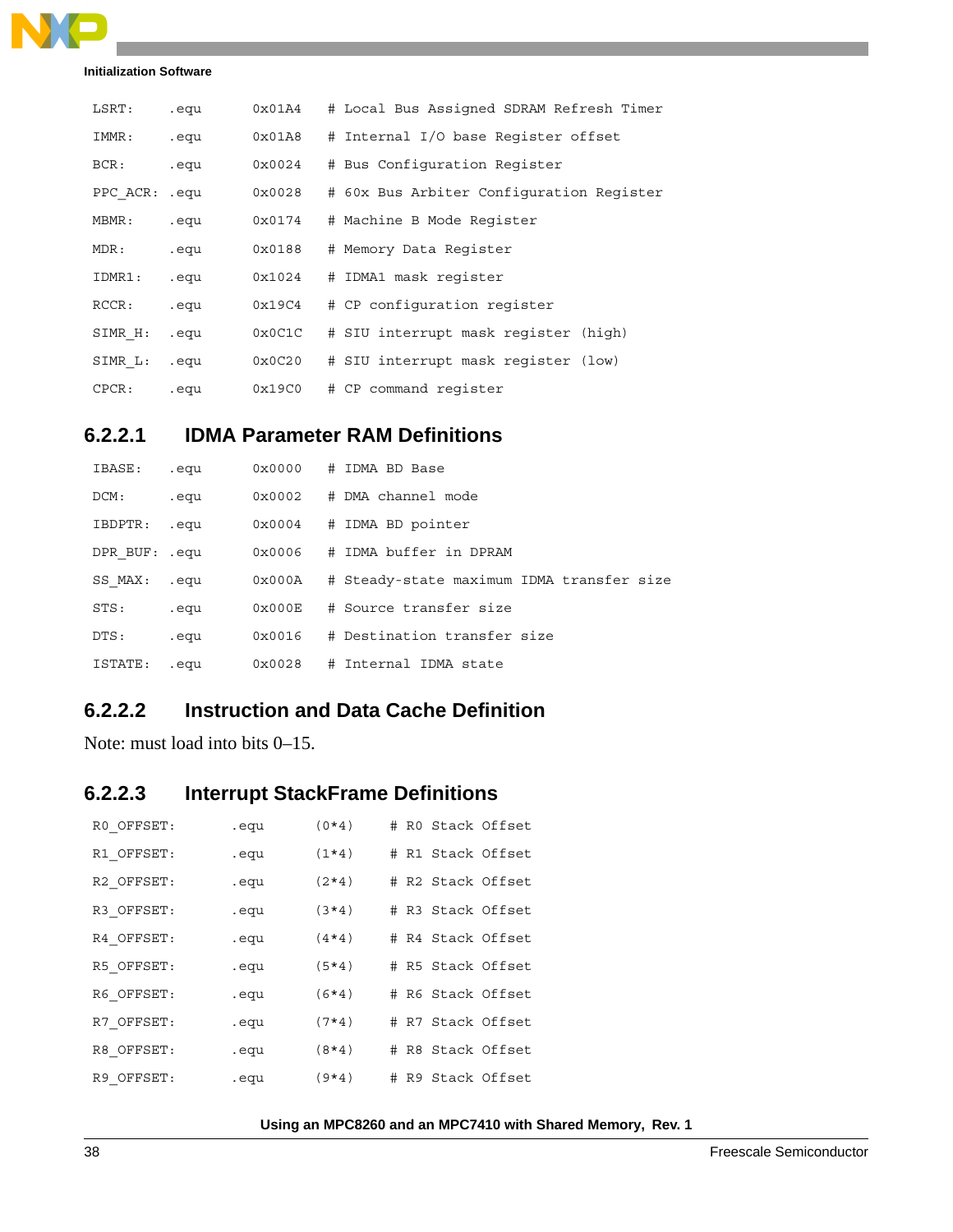

| R10 OFFSET:  | .equ | $(10*4)$ | # R10 Stack Offset                        |
|--------------|------|----------|-------------------------------------------|
| R11 OFFSET:  | .equ |          | $(11*4)$ # R11 Stack Offset               |
| R12 OFFSET:  | .equ |          | $(12*4)$ # R12 Stack Offset               |
| SRRO OFFSET: | .equ | $(13*4)$ | # SRRO Stack Offset                       |
| SRR1 OFFSET: | .equ |          | $(14*4)$ # SRR1 Stack Offset              |
| LR OFFSET:   | .equ | $(15*4)$ | # LR Stack Offset                         |
| CTR OFFSET:  | .equ |          | $(16*4)$ # CTR Stack Offset               |
| XER OFFSET:  | .equ | $(17*4)$ | # XER Stack Offset                        |
| CR OFFSET:   | .equ | $(18*4)$ | # CR Stack Offset                         |
| STACK SZ:    | .equ | $(20*4)$ | # Ouad-Word Aligned Interrupt Stack Frame |
| C FRAME SZ:  | .equ | $(4*4)$  | # Ouad-Word Aligned C Frame Size          |

### **6.2.2.4 Buffers Section**

| IDMABD1:  | .equ | ი   |
|-----------|------|-----|
| IDMABD2:  | .equ | 16  |
| IDMABD3:  | .equ | 32  |
| IDMABD4:  | .equ | 48  |
| IDMABD5:  | .equ | 64  |
| IDMABD6:  | .equ | 80  |
| IDMABD7:  | .equ | 96  |
| IDMABD8:  | .equ | 112 |
| IDMABD9:  | .equ | 128 |
| IDMABD10: | .equ | 144 |
| IDMABD11: | .equ | 160 |
|           |      |     |

### **6.3 Required Header File—initPowerPro.h**

### **6.3.1 Default Value of PowerPro Internal Registers after Power on Reset**

PowerPro\_Base .equ 0xFFFFFE00#This value is placed in PB\_REG\_ADDR at reset

### **6.3.1.1 PowerPro Register Map**

Offsets of registers relative to value in PB\_REG\_ADDR

### **6.3.1.2 Processor Bus registers**

| PB REG ADDR: | .equ | 0x000 |  | # PB Base Address                      |
|--------------|------|-------|--|----------------------------------------|
| PB GEN CTRL: | .equ | 0x004 |  | # PB General Control and Configuration |
| PB ARB CTRL: | .equ | 0x008 |  | # PB Arbiter Control                   |
| PB ERR ATTR: | .equ | 0x00C |  | # PB Error Log - Attributes            |
| PB ERR ADDR: | .equ | 0x010 |  | # PB Error Log - Address               |
| PB AM:       | .equ | 0x014 |  | # PB Address Match - Address           |
| PB AM MASK:  | .equ | 0x018 |  | # PB Address Match - Mask              |
| VERSION REG: | .equ | 0x01C |  | # PowerPro Version Reqister            |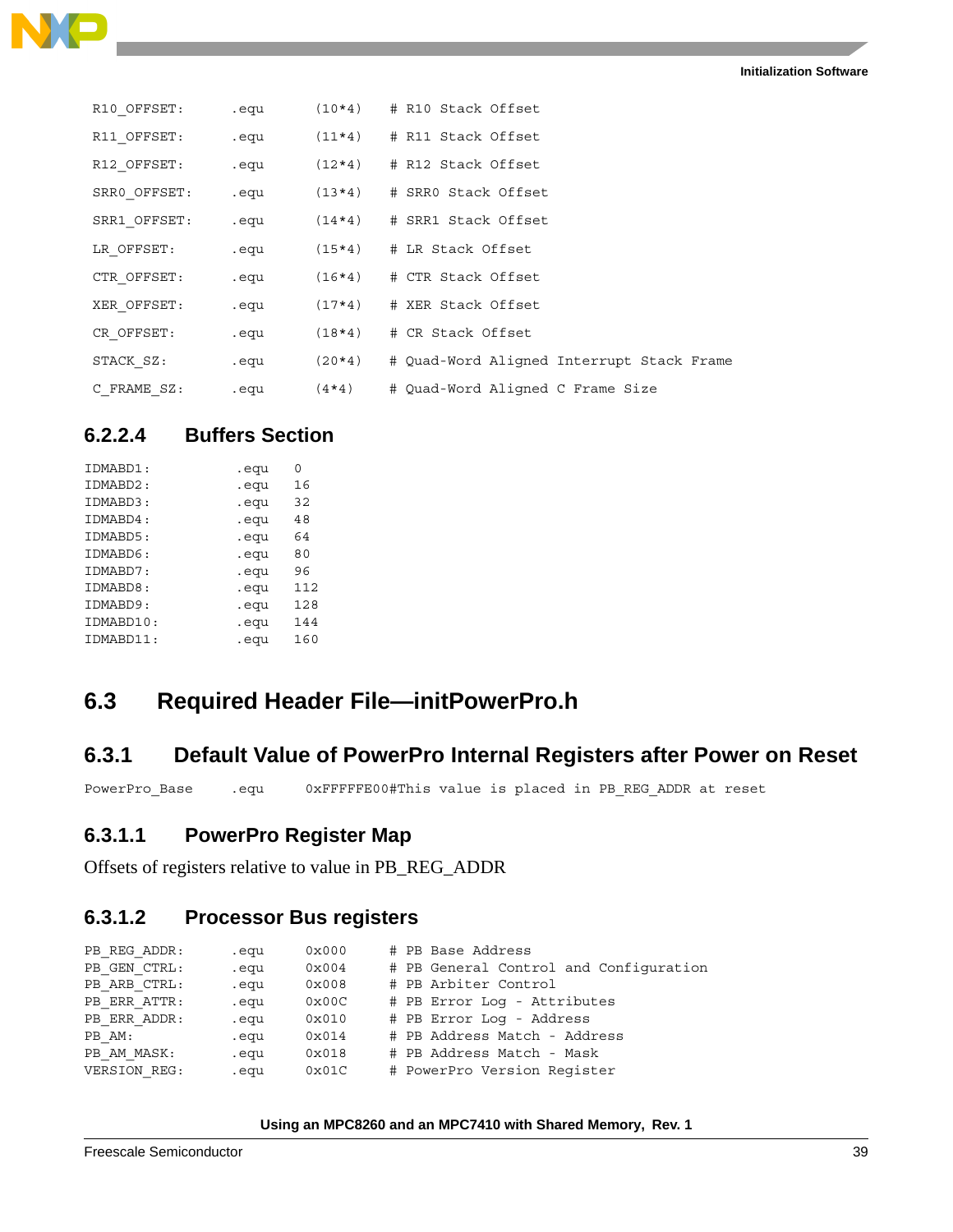```
R
                                                           \overline{\phantom{0}}
```

```
Initialization Software
```
TEST\_MODE\_SELECT:.equ 0x01F # Test Mode Select

### **6.3.1.3 SDRAM Registers**

| SD REFRESH:                            | .equ                                                                                                          | 0x020               |          | # SDRAM Refresh interval                                          |
|----------------------------------------|---------------------------------------------------------------------------------------------------------------|---------------------|----------|-------------------------------------------------------------------|
| SD TIMING:                             |                                                                                                               | equectors ox 0x 024 |          | # SDRAM Timing Adjustment                                         |
| PLL FB_TUNE: .equ 0x028 # PLL Feedback |                                                                                                               |                     |          |                                                                   |
|                                        |                                                                                                               |                     |          | 0x032-03C PowerPro reserved                                       |
|                                        |                                                                                                               |                     |          |                                                                   |
| SD BO ADDR:                            | equ.                                                                                                          | 0x040               |          | # SDRAM Bank 0 Base Address                                       |
| SD BO MASK: .equ                       |                                                                                                               | 0x044               |          | # SDRAM Bank 0 Base Address Compare Mask                          |
| SD BO CTRL: equ                        |                                                                                                               |                     |          | 0x048 # SDRAM Bank 0 Control                                      |
| #                                      |                                                                                                               | 0x04C               | Reserved |                                                                   |
|                                        |                                                                                                               |                     |          |                                                                   |
| SD B1 ADDR: .equ                       |                                                                                                               | 0x050               |          | # SDRAM Bank 1 Base Address                                       |
| SD B1 MASK: .equ                       |                                                                                                               | 0x054               |          | # SDRAM Bank 1 Base Address Compare Mask                          |
| SD B1 CTRL:                            | equelled a sequelled a la contraction de la contraction de la contraction de la contraction de la contraction | 0x058               |          | # SDRAM Bank 1 Control                                            |
| #                                      |                                                                                                               | 0x05C               | Reserved |                                                                   |
|                                        |                                                                                                               |                     |          |                                                                   |
| $SD_B2_DDDR$ :                         | equ.                                                                                                          |                     |          | 0x060 # SDRAM Bank 2 Base Address                                 |
|                                        |                                                                                                               |                     |          | SD B2 MASK: .equ  0x064  # SDRAM Bank 2 Base Address Compare Mask |
| SD B2 CTRL: .equ                       |                                                                                                               | 0x068               |          | # SDRAM Bank 2 Control                                            |
| #                                      |                                                                                                               | 0x06C               | Reserved |                                                                   |
|                                        |                                                                                                               |                     |          |                                                                   |
| SD_B3_ADDR: .equ                       |                                                                                                               | 0x070               |          | # SDRAM Bank 3 Base Address                                       |
| SD B3 MASK: .equ                       |                                                                                                               | 0x074               |          | # SDRAM Bank 3 Base Address Compare Mask                          |
| SD_B3_CTRL:                            | .equ                                                                                                          | 0x078               |          | # SDRAM Bank 3 Control                                            |
| #                                      |                                                                                                               | 0x07C               | Reserved |                                                                   |
|                                        |                                                                                                               |                     |          |                                                                   |

### **6.3.1.4 Flash/ROM Registers**

| EE BO ADDR: | .equ | 0x080          | # ROM Bank 0 Base Address              |
|-------------|------|----------------|----------------------------------------|
| EE BO MASK: | .equ | 0x084          | # ROM Bank 0 Base Address Compare Mask |
| EE BO CTRL: | .equ | 0x088          | # ROM Bank 0 Control                   |
| #           |      | $0 \times 08C$ | Reserved                               |
|             |      |                |                                        |
| EE B1 ADDR: | .equ | 0x090          | # ROM Bank 1 Base Address              |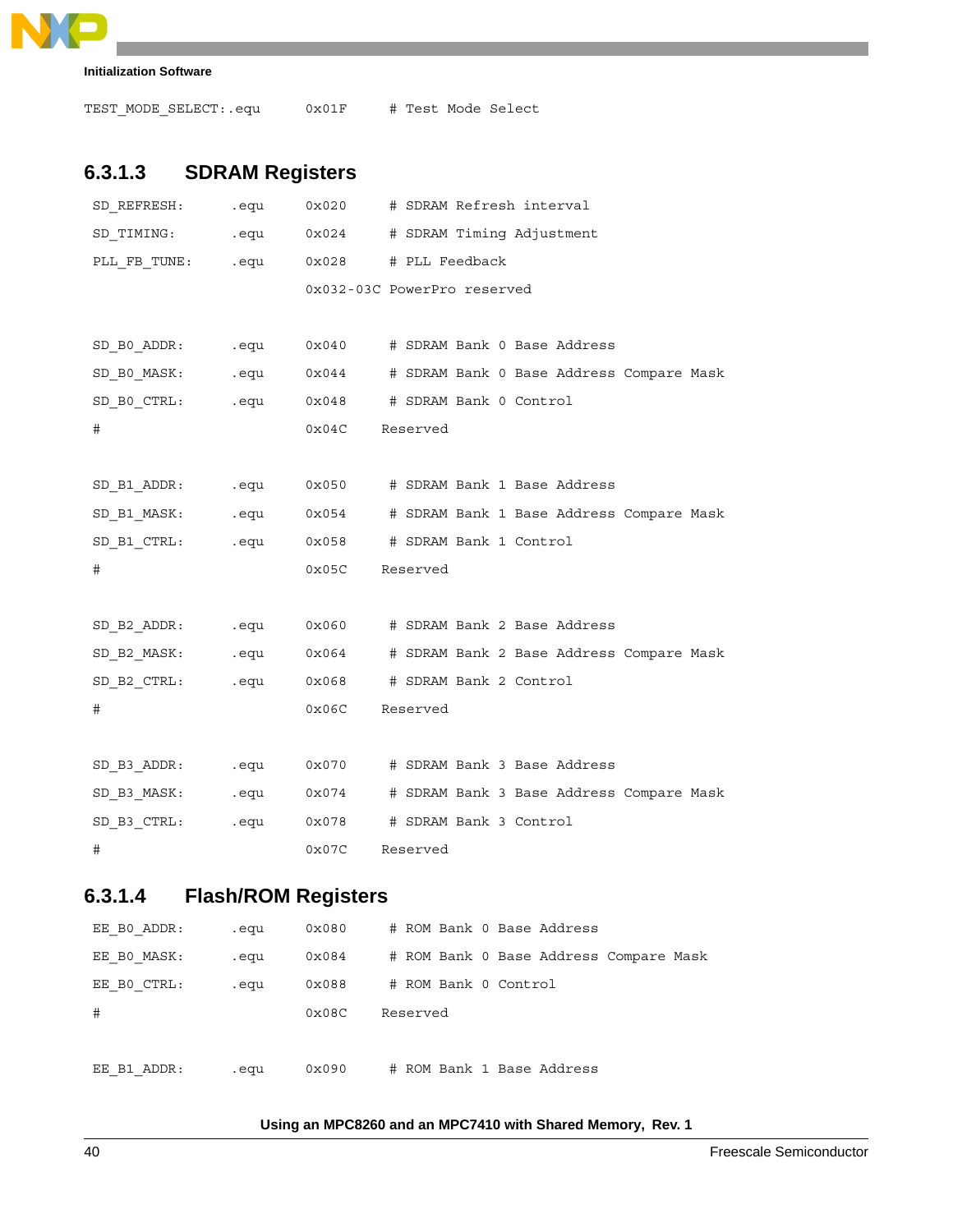```
Initialization Software
```

| EE B1 MASK: equ  |           | 0x094 # ROM Bank 1 Base Address Compare Mask         |
|------------------|-----------|------------------------------------------------------|
|                  |           |                                                      |
| #                | 0x09C     | Reserved                                             |
|                  |           |                                                      |
| EE B2 ADDR: .equ |           | 0x0A0 # ROM Bank 2 Base Address                      |
|                  |           |                                                      |
|                  |           |                                                      |
| #                | 0x0AC     | Reserved                                             |
|                  |           |                                                      |
| EE B3 ADDR: equ  |           | 0x0B0 # ROM Bank 3 Base Address                      |
| EE B3 MASK:      |           | .equ  0x0B4   # ROM Bank 3 Base Address Compare Mask |
| EE B3 CTRL:      | equ 0x0B8 | # ROM Bank 3 Control                                 |
| #                | 0x0BC     | Reserved                                             |
|                  |           |                                                      |
| I2CO CSR: equ    |           | 0x0C0 #I2C interface 0 (primary) Control and Status  |
| I2C1 CSR:        | equ 0x0C4 | #I2C interface 1 (secondary) Control and Status      |
|                  |           |                                                      |
| #                |           | 0x0C8-0x0EC PowerPro reserved                        |

### **6.3.1.5 Watchdog Timer Registers**

NO

 $\overline{\phantom{a}}$ 

| WD CTRL:    | .equ | 0x0F0 | # Watchdog Timer Control        |
|-------------|------|-------|---------------------------------|
| WD TIMEOUT: | .equ | 0x0F4 | # Watchdog Timer Time-out Value |
| WD COUNT:   | .equ | 0x0F8 | # Watchdog Timer Current Count  |
| WD BUS:     | .equ | 0x0FC | # Bus Watchdog Timer            |

### **6.3.1.6 General-Purpose Timer Registers**

| GPT0 COUNT:   | .equ | 0x100 |  | # GPT 0 Timer Base Count                        |
|---------------|------|-------|--|-------------------------------------------------|
| GPT0 CAPTURE: | .equ | 0x104 |  | # GPT 0 Capture Events                          |
| GPT1 COUNT:   | .equ | 0x108 |  | # GPT 1 Timer base Count                        |
| GPT0 INT:     | .equ | 0x10C |  | # GPT 0 Timer Capture/Compare Interrupt Control |
| GPT0 ISTATUS: | .equ | 0x110 |  | # GPT 0 Timer Capture/Compare Interrupt Status  |
| GPT1 CAPTURE: | .equ | 0x114 |  | # GPT 1 Capture Events                          |
| GPT1 INT:     | .equ | 0x118 |  | # GPT 1 Interrupt Control                       |
| GPT1 ISTATUS: | .equ | 0x11C |  | # GPT 1 Interrupt Status                        |
| GPT0 TO:      | .equ | 0x120 |  | # GPT 0 Timer Capture Trigger 0                 |
| GPT0 T1:      | .equ | 0x124 |  | # GPT 0 Timer Capture Trigger 1                 |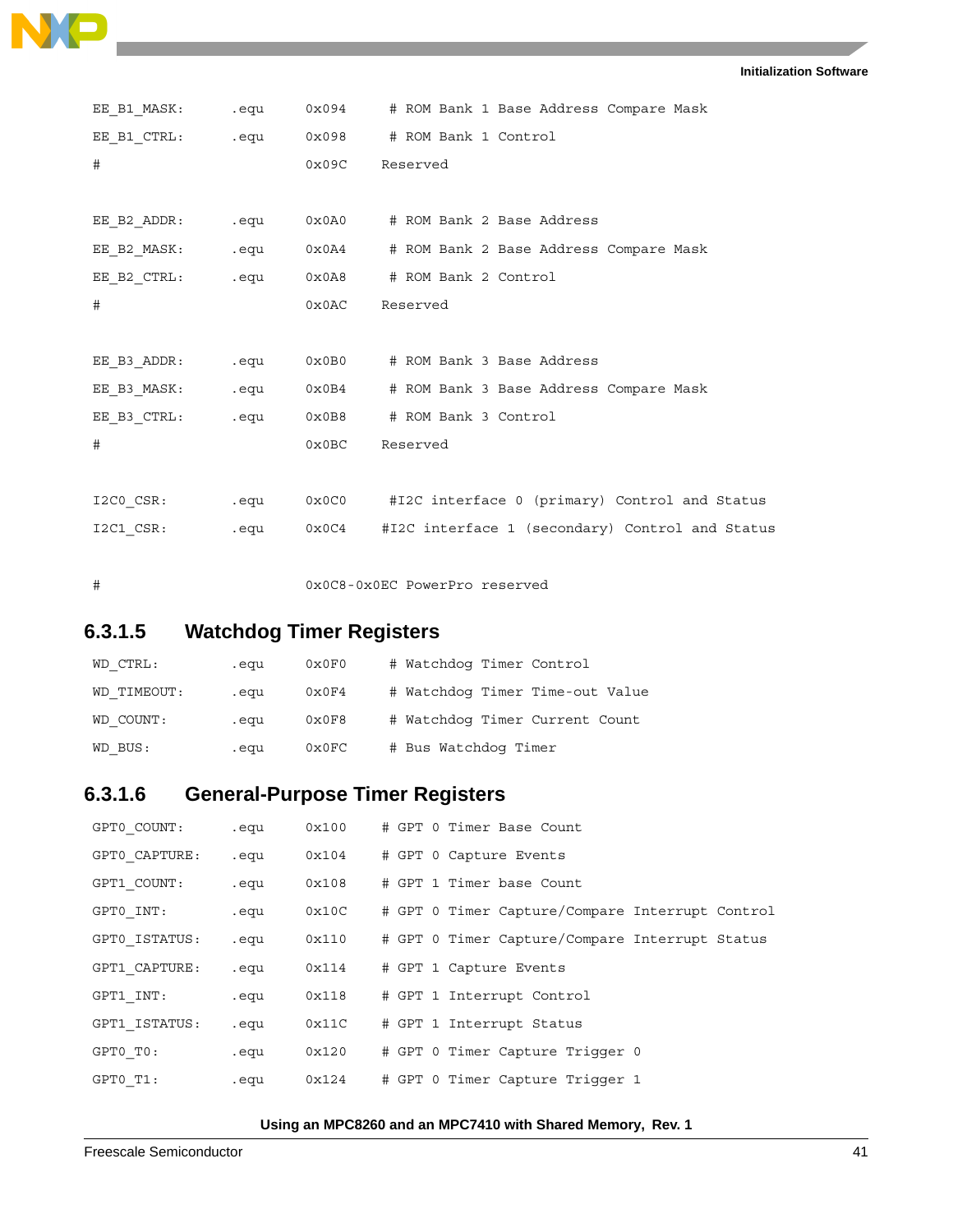

| $GPT0_T2:$    | .equ                  | 0x128      | # GPT 0 Timer Capture Triqqer 2 |
|---------------|-----------------------|------------|---------------------------------|
| GPT0 T3:      | .equ                  | 0x12C      | # GPT 0 Timer Capture Trigger 3 |
| GPT1 T0:      | .equ                  | 0x130      | # GPT 1 Timer Capture Trigger 0 |
| GPT1 T1:      | .equ                  | 0x134      | # GPT 1 Timer Capture Trigger 1 |
| GPT1 T2:      | equ.                  | 0x138      | # GPT 1 Timer Capture Trigger 2 |
| GPT1 T3:      | .equ                  | 0x13C      | # GPT 1 Timer Capture Trigger 3 |
| GPT0 CO:      | .equ                  | 0x140      | # GPT 0 Timer Compare 0         |
| $GPT0$ $C1$ : |                       | equ 0x144. | # GPT 0 Timer Compare 1         |
| GPT0 C2:      | .equ                  | 0x148      | # GPT 0 Timer Compare 2         |
| $GPT0_C3:$    |                       | equ 0x14C  | # GPT 0 Timer Compare 3         |
| GPT1 CO:      | .equ                  | 0x150      | # GPT 1 Timer Compare 0         |
|               |                       |            |                                 |
| GPT1 C1:      | eques to the control. | 0x154      | # GPT 1 Timer Compare 1         |
| GPT1 C2:      |                       | .equ       | 0x158 # GPT 1 Timer Compare 2   |
| GPT1 C2:      | .equ                  | 0x15C      | # GPT 1 Timer Compare 3         |
| GPT0 MO:      | .equ                  | 0x160      | # GPT 0 Timer Compare Mask 0    |
| GPT0 M1:      | .equ                  | 0x164      | # GPT 0 Timer Compare Mask 1    |
| GPT0 M2:      | .equ                  | 0x168      | # GPT 0 Timer Compare Mask 2    |
| GPT0 M3:      | .equ                  | 0x16C      | # GPT 0 Timer Compare Mask 3    |
| GPT1 MO:      | eque to the control.  | 0x170      | # GPT 1 Timer Compare Mask 0    |
| GPT1 M1:      |                       | equ 0x174. | # GPT 1 Timer Compare Mask 1    |
| GPT1 M2:      |                       | equ 0x178. | # GPT 1 Timer Compare Mask 2    |

### **6.3.1.7 Interrupt Controller Registers**

| INT STATUS:   | .equ | 0x180 | # Interrupt Status                     |  |
|---------------|------|-------|----------------------------------------|--|
| INT MSTATUS:  | .equ | 0x184 | # Interrupt Masked status              |  |
| INT_ENABLE:   | .equ | 0x188 | # Interrupt Enable                     |  |
| INT GENERATE: | .equ | 0x18C | # Interrupt Generation Type            |  |
| INT POLARITY: | .equ | 0x190 | # Interrupt Polarity                   |  |
| INT TRIGGER:  | .equ | 0x194 | # Interrupt Trigger Type               |  |
| INT VBADDR:   | .equ | 0x198 | # Interrupt Vector Base Address        |  |
| INT_VINC:     | .equ | 0x19C | # Interrupt Vector Incement            |  |
| INT VECTOR:   | .equ | 0x1A0 | # Interrupt Vector Address             |  |
| INT SOFTSET:  | .equ | 0x1A4 | # Interrupt Software Set               |  |
| INT SOFTSRC:  | .equ | 0x1A8 | # Interrupt Controller Software Source |  |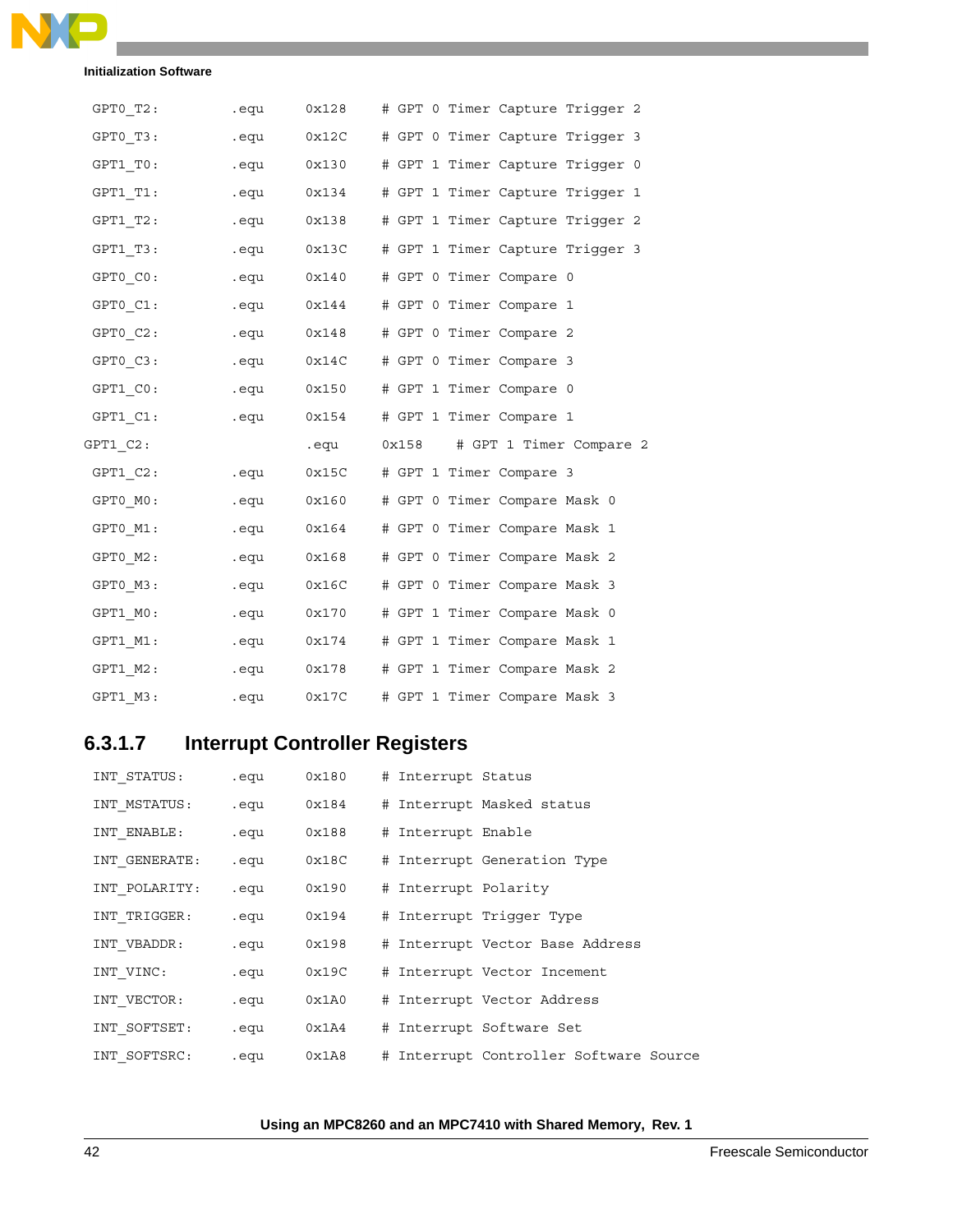

# 0x1AC PowerPro Reserved

### **6.3.1.8 UART Registers**

|   |  | UARTO ISTAT FIFO: .equ  0x1B2    # UART 0 Interrupt Status / FIFO Control |
|---|--|---------------------------------------------------------------------------|
|   |  | UARTO LCR: .equ  0x1B3  # UART 0 Line Control                             |
|   |  | UARTO MCR: .equ  0x1B4  # UART 0 Modem Control                            |
|   |  |                                                                           |
|   |  |                                                                           |
|   |  |                                                                           |
| # |  | 0x1B8 PowerPro Reserved                                                   |
|   |  |                                                                           |
|   |  |                                                                           |
|   |  |                                                                           |
|   |  | UART1 ISTAT FIFO: .equ  0x1C2    # UART 1 Interrupt Status / FIFO Control |
|   |  | UART1_LCR: .equ  0x1C3    # UART 1    Line Control                        |
|   |  | UART1_MCR: .equ  0x1C4    # UART 1 Modem Control                          |
|   |  | UART1_LSR: .equ  0x1C5    # UART 1    Line Status                         |
|   |  |                                                                           |
|   |  | UART1_SCR: .equ  0x1C7    # UART 1 Scratchpad                             |

### # 0x1CC - 0x1DC PowerPro reserved

### **6.3.1.9 General-Purpose I/O Registers**

| GPIO A: | .equ | 0x1E0 | # GPIO Enable, Mask, Direction, Data [0:7]   |  |  |
|---------|------|-------|----------------------------------------------|--|--|
| GPIO B: | .equ | 0x1E4 | # GPIO Enable, Mask, Direction, Data [8:15]  |  |  |
| GPIO C: | .equ | 0x1E8 | # GPIO Enable, Mask, Direction, Data [16:23] |  |  |
| GPIO D: | .equ | 0x1EC | # GPIO Enable, Mask, Direction, Data [24:31] |  |  |
| GPIO E: | .equ | 0x1F0 | # GPIO Enable, Mask, Direction, Data[32:39]  |  |  |
| GPIO F: | .equ | 0x1F4 | # GPIO Enable, Mask, Direction, Data [40:47] |  |  |
| GPIO G: | .equ | 0x1F8 | # GPIO Enable, Mask, Direction, Data[48:49]  |  |  |
| #       |      | 0x1FC | PowerPro Reserved                            |  |  |